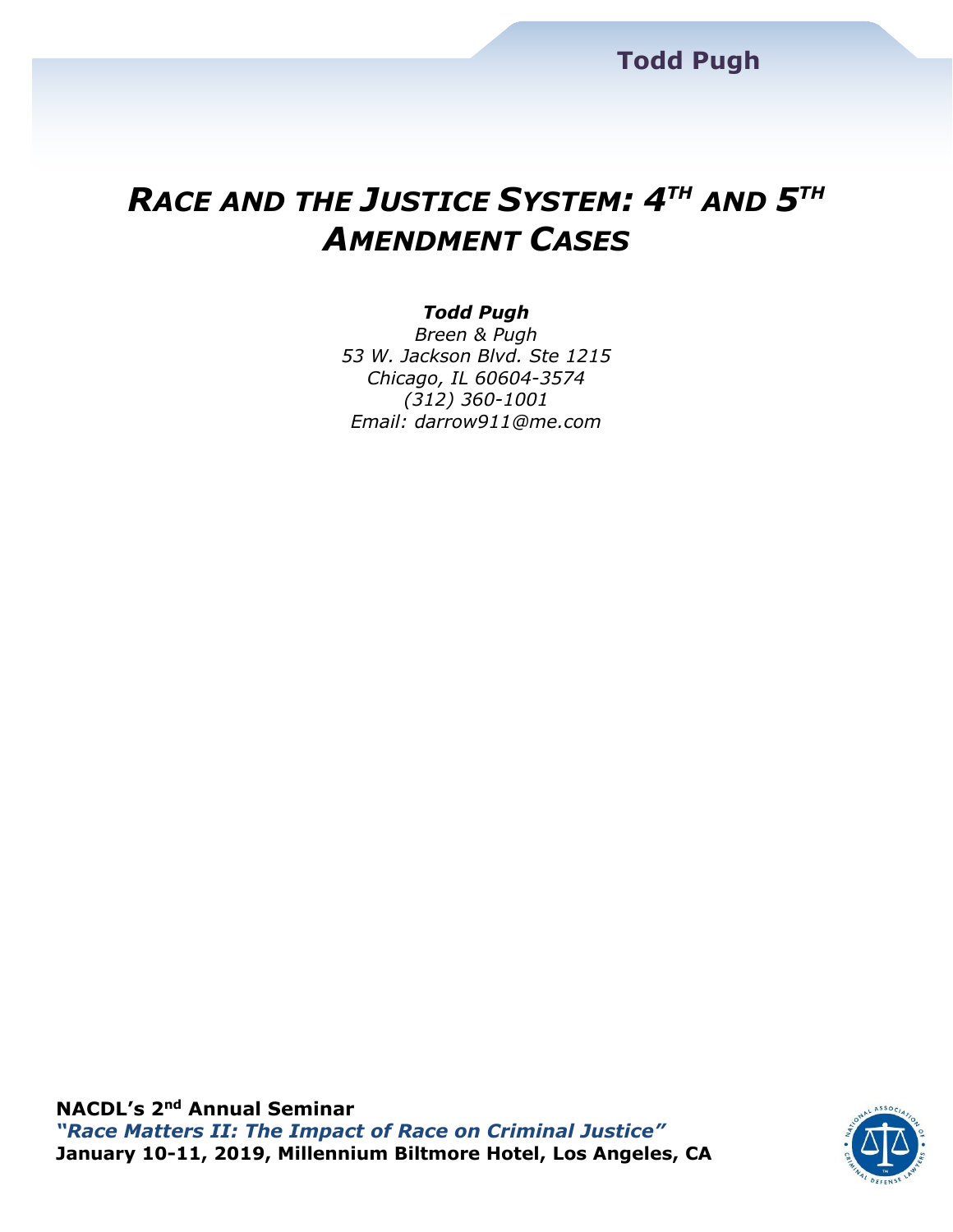Race Matters Presentation Outline:

# **When it comes to Pretrial Litigation, Race DOES Matter.**

# **I. Introduction:**

# a. **4th and 5th Amendment:**

- i. **4th Amendment:** "The right of people to be secure in their persons, houses, papers, and effects, against *unreasonable searches and seizures,* shall not be violated, and no warrants shall issue, but **upon probable cause,** supported by oath or affirmation, and particularly describing the place to be searched, and the persons or things to be seized."
- ii. **5th Amendment**: No person shall be held to answer for a capital, or otherwise infamous crime, unless on a presentment or indictment of a grand jury, except in cases arising in the land or naval forces, or in the militia, when in actual service in time of war or public danger; nor shall any person be subject for the same offense to be twice put in jeopardy of life or limb; nor shall be compelled in any criminal case to be a witness against himself, nor be deprived of life, liberty, or property, without due process of law; nor shall private property be taken for public use, without just compensation.

# **II. 3 Tiers of Encounters Between Citizens and the Police (4th Amendment): a. Consensual Encounters:**

- **i.** Consensual police citizen encounters do not implicate the Fourth Amendment. *Florida v. Bostick*, 501 U.S. 429 (1991) (holding that police officers may, without violating the fourth amendment, approach a citizen and ask to see personal identification or ask for permission to search luggage so long as the question would not make a reasonable person think the requests are mandatory.
- **ii.** Considering the "totality of the circumstances" to determine whether a reasonable person in the defendant's shoes would have felt free to ignore a police officer's request or terminate the interaction. *Brendlin v. California,* 551 U.S. 249 (2008)
- **iii.** When an offier through force or a showing of authority restraints a citizen's liberty, the encounter is no longer consensual. *Brendlin* at 254.
- iv. *United States v. Mendenhall,* 446 U.S. 544 (1980)(**Seizure):** Constitutional safeguards are only implemented when a citizen is restrained by means of physical force or show of authority. Id. at 553. The "purpose of the Fourth Amendment is not to eliminate all contact between the police and the citizenry, but to prevent arbitrary and oppressive interference by enforcement officials with the privacy and personal security of individuals." Id. at 553.

### **v.** *Schneckloth v. Bustamonte***, 412 U.S. 218 (1973)(Consent to Search Must be Voluntary)**

- 1. During the course of a consent to search a car that had been stopped by officers for traffic violations, evidence was discovered that was used to convict him of unlawfully possessing a stolen check, found wadded up under left rear seat in the vehicle. Bustamonte sitting in front seat with the driver. Alcala consented to search after he produced driver's license and told officers it was his brother's car.
- 2. **Analysis:** The question is what must the prosecution prove to demonstrate that consent was *"voluntarily"* given: When the validity of the search rests on consent, the State has the burden of proving that necessary consent was obtained and that it was freely and voluntarily given. It is not enough to satisfy the burden by showing a mere submission to claim lawful authority.
- 3. *Voluntariness* = question of fact determined by the totality of circumstances a. Whether the defendant's will was overborne?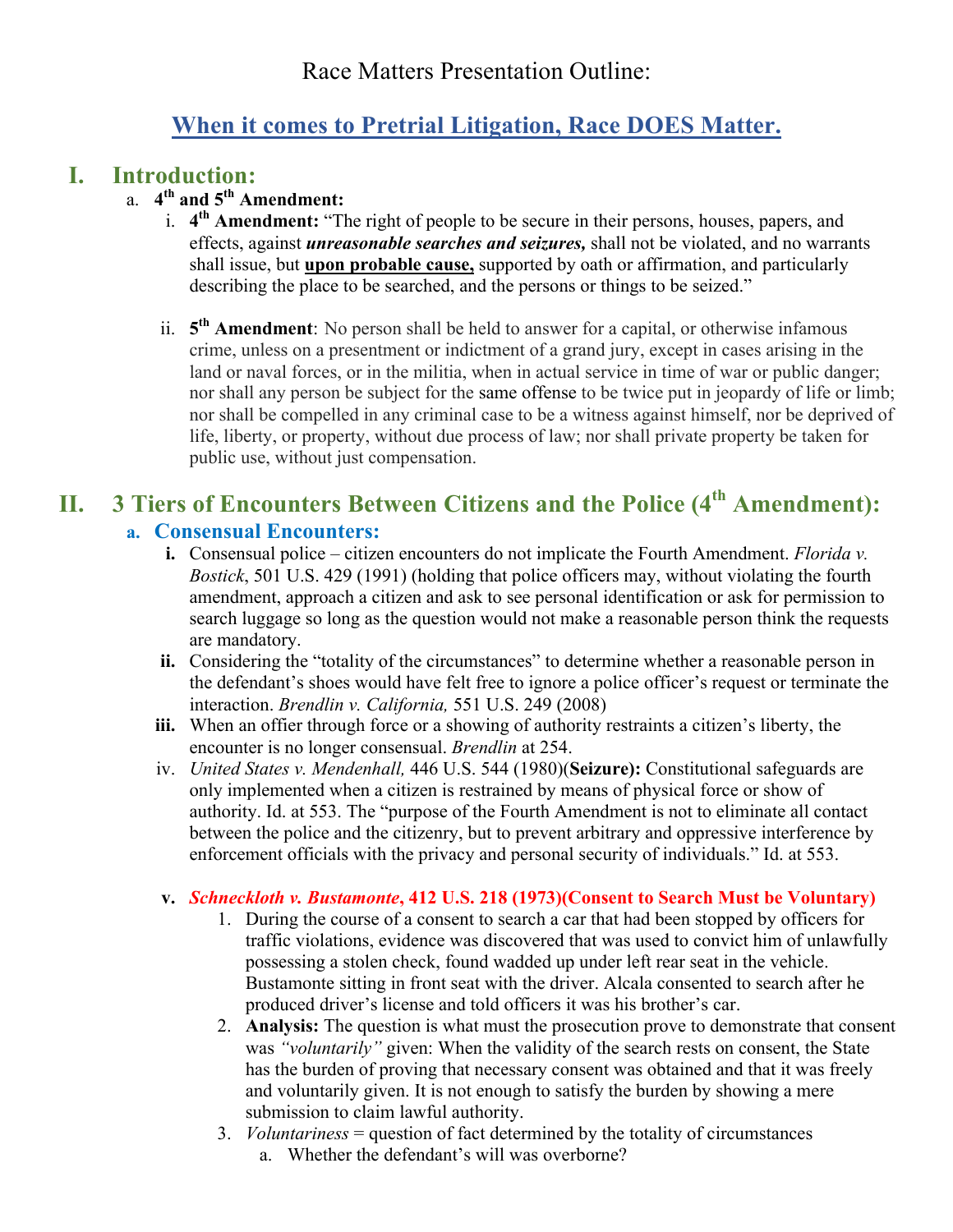- b. When the subject is not in custody, and the state attempts to justify a search on the basis of his consent; the state must demonstrate that the consent was voluntarily given;
	- i. Knowledge of his right to refuse is a factor, but not required to demonstrate such knowledge as a prerequisite to establish voluntary consent
- 4. Consensual Search: Balancing Test:
	- a. (1) The need for consensual searches
	- b. (2) Absence of coercion in acquiring consent to search
		- i. Policemen do not need to inform citizens they have the right to refuse the consent to search
		- ii. Prosecutor must prove that consent was voluntary and not given under duress and coercion
		- iii. Voluntariness is a question of fact, and the prosecution does not need to show that the defendant had knowledge that he could refuse to consent; but will be used as a factor to be taken into consideration.

### **b. Terry Stops ("Brief" Investigative Detentions)**

- **i.** *Terry v. Ohio,* **392 U.S. 1 (1968)**
- **ii. One of the most important opinions in Modern Police Practice:**
	- **1.** Facts:
		- **a.** They see 2-3 men looking into store, walking back and talking, pacing the store; officers approached the men and asked them their names;

### **iii. Reasonable Suspicion Standard with Respect to a Search:**

- 1. (1) What justifies the police conduct at its inception?
- 2. (2) The scope of the police conduct must be tied to the initial justification

### **iv. Reasonable Suspicion Standard:**

- 1. More than a haunch; must articulate objective facts
- 2. Looking at the facts and what the officer knew, would a person of reasonable caution think what they did is reasonable?
- v. **You don't need to be arrested in order to be seized**.

### **vi. What Happened After Terry? Post-Terry Effects**

#### *1. Terry =*

- a. allows "stops" based on "reasonable suspicion"
- b. allows "frisk" based on reasonable suspicion; NOT a full body search
- c. The ONLY time an officer can do a Terry pat down = if they are justified in believing the suspect is armed and dangerous = this is NOT an automatic right

### **c. Arrests:**

- i. In order for the arrest to be constitutional, an arrest must be based on probable cause to believe that an offense has been committed and that the person arrested committed the offense.
- ii. Probable cause is a question of fact, that is determined by a case-by-case basis. Only those facts and circumstances known to police at the time of the arrest may be used to support a finding of probable cause.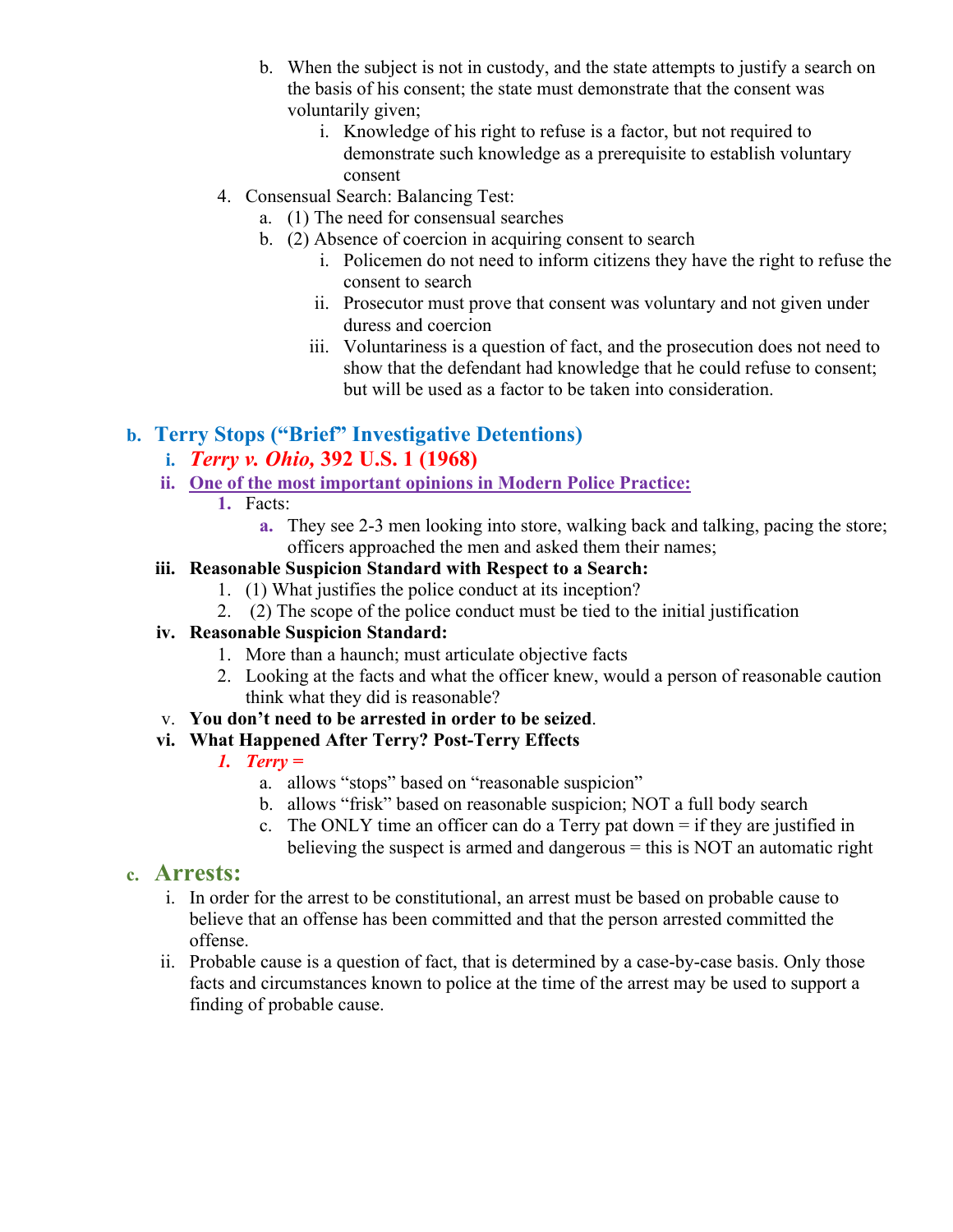### **III. Post-Terry Effects:**

The Academy for Justice reported found that In 2013, a New York officer in the 40<sup>th</sup> precinct recorded his commanding officer directing him to stop "the right people, at the right time, at the right location," described as "male blacks, 14 to 20, 21." **Luna, E. (Ed). (2017). Reforming Criminal Justice: Policing (Vol. 2). Phoneix, AZ: Arizona State University, at 68. (Citing Graham Rayman,** *New NYPD Tapes Introduced in Stop and Frisk Trial. Village Voice* **(Mar. 22, 2013)** http://www.villagevoice.com/news/new-nypd-tapesintroduced-in-stop-and frisk-trial-6721026.. The Center for the Constitutional Rights interviewed 54 people who had been subjected to this Stop, Question and Frisk program. Id.at 68.

The Center for Constitutional Rights (CCR) interviewed 54 people who had been subjected to these" Stop, Question, Frisk" (SQF) procedures, and concluded, "These interviews provide evidence of how deeply this practice impacts individuals and they document widespread civil and human rights abuses. The effects of these abuses can be devastating and often leave behind lasting emotional, psychological, social, and economic harm. Residents of some New York City neighborhoods describe a police presence so pervasive and hostile that they feel like they are living in a stage of siege." Id. at 69. The Academy for Justice stated "the overt racially charged statements by the city and police leaders, along with clear racial disproportionality in the administration of the SQF program, illustrates the persistent undercurrent of racial injustice in New York City policing." Id. Unfortunately, New York is not the only U.S city creating these problems. Id. SQF class-action civil litigation or media investigations have arisen in Philadelphia, Chicago, and Miami Gardens. Id.

### IV. **Race and New Policing**

New Policing "emphasizes advanced statistical metrics, new forms of organizational accountability, and aggressive tactical enforcement of public-order crimes or violations." **Luna, E. (Ed). (2017). Reforming Criminal Justice: Policing (Vol. 2). Phoneix, AZ: Arizona State University at 84.** The New Policing tactics have emerged in mainly in poorer, predominately minority, and higher-crime areas in various cities. Id. at 85.

The Academy for Justice analyzed a study of New York from 2004 to 2014. Id. at 89. During that time, the NYPD recorded 4,811,769 stops. Id. "Stops were concentrated in police precincts and census tracts with high proportions of White Hispanic, Black Hispanic, and Black, after controlling for local crime ". In other words, there were more officers per crime and more stops per crime in areas with higher concentrations of Latino and Black populations" Id. Looking at the unequal distribution of policing, stops rarely resulted in arrests or seizures of contraband. The few stops that did result in arrests rarely involved serious crimes, and few resulted in convictions or punishment. Id. The results were statistically significant. Relative to white suspects who have been stopped, all three non-white groups were more likely to be frisked. "Blacks were frisked 4.7% more than White. White Hispanics 6.7% more than White. And Black Hispanics 7.2% more than whites. Id.

Moreover, two additional sets of comparisons show differences by race in the use of force during a stop and also for the "unnecessary" use of force. Id.The use of force during a stop was higher in non-whites than whites. Id. Unnecessary force rates were consistently higher for non-white suspects compared to white suspectsId.

The discrimination did not stop there. Once arraigned, non-white suspects are 37.7% to 38.6% more likely to be convicted, but for less serious crimes. Id. at 93. If convicted, non-white suspects are 45.3% to 87.8% more likely to be convicted of a less serious charge with a lower sentencing tariff. Id. But, even with lower conviction charges, Black defendants relative to Whites were more likely (31.2%) to serve time in jail or be sentenced to prison. Id.

### **V. Predictive Policing in the American Police Department**

a. Predictive Policing is based on two core ideas: (1) mathematical forecasting methods used to anticipate future crime risk in narrowly proscribed geographic areas; and (2) the delivery of police resources to those prediction locations disrupts the opportunity for crime. P. Jeffrey Brantingham, Matthew Valasik & George O. Mohler (2018) *Does Predictive Policing Lead to Biased Arrests? Results From a Randomized Controlled Trial, Statistics and Public Policy*, 5:1, 1-6, DOI: 10.1080/2330443X.2018.1438940.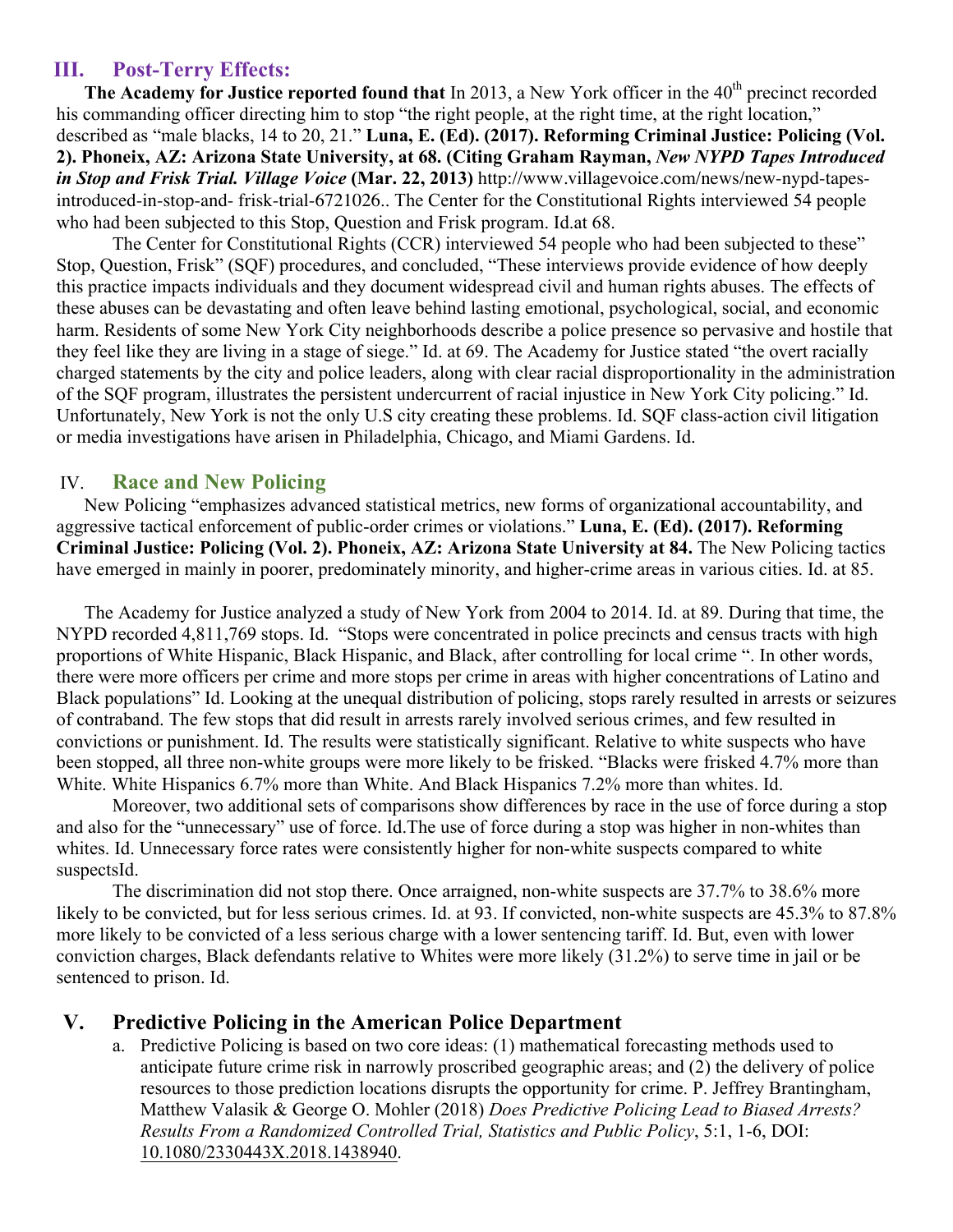- b. The idea is that the presence of police officers in any given place removes opportunities for crime without any direct contact with potential offenders. Id. The deterrence lingers after the police have left the area, and studies have shown the police presence diffuses nearby areas as well. Id. In practice, these so called "hot-spots" focus on the crimes reported by the police to the public. The goal of this program is then to send in police resources where crimes have been reported by victims, in order to prevent future crimes in those areas. Id.
- c. However, tantamount evidence suggests explicit and implicit bias can have a major impact on "who" gets stopped, searched and detained. Id. The concern that arises becomes whether predictive policing exacerbates biases and reinforces the tendency for police officers to target minority communities and individuals. Id. If predictive policing indirectly exacerbates bias, any benefit for controlling the crime must be weighed against the discriminatory costs of carrying out such practices. Id.
- d. The Racial Bias of predictive algorithms has been highly criticized by the ACLU. The ACLU emphasized this way of policing is "profoundly flawed." https://www.aclu.org/other/statementconcern-about-predictive-policing-aclu-and-16-civil-rights-privacy-racial-justice. The ACLU deemed this program as "systematically biased against communities of color and allows unconscionable abuses of police power." Id. While these systems seem objective or neutral, instead, they "intensify the unwarranted discrepancies in enforcement" in communities of color that already encounter disproportionate law enforcement scrutiny. Id.
	- i. **Example:** A randomized controlled trial was conducted in three divisions of the Los Angeles Police Department (LAPD) between November 2011 and January 2013. Each day, police patrol officers were handed maps with 20 targeted areas (500 x 500 boxes). The officers were informed these target areas were locations where the risk of crime was the highest during their shift. Id.
		- 1. The officers were then encouraged to patrol the target areas. However, the officers did not know the maps were distributed to them by use of an algorithmic forecasting method or by an analyst using the technological assets available to them. Id.
		- 2. The maps each officer received every day were randomized, creating the algorithmic forecast.
		- 3. The control condition was the analyst forecast.
		- 4. The types of crimes targeted included burglary theft from vehicle (BTFV), burglary and car theft.
		- 5. These crimes account for roughly 60% of the crimes in LA
		- 6. The study also collected the amount of time each police officer spent in the prediction areas

### b. **The Results**:

- i. The use of algorithmic predictions produced an average 7.4% drop in crime. The decrease in crime associated with the algorithmic predictions was statistically significant.
- c. Results of bias induced by predictive policing:
	- i. This analyses could not provide any guidance on whether arrests are themselves systematically biased. The current study determined that the arrest rates for black and latino individuals were not impacted, positively or negatively, by using predictive policing.
	- ii. Under the 500 x 500 boxes that changed every day for patrolling, this test can conclude that predictive policing did not result in biased arrests in this study.
	- iii. Continued empirical scrutiny along with careful policy development will be needed to ensure bias does not arise in predictive policing. Id.

### **VI. Ferguson and Predictive Policing:**

a. Before the Ferguson Investigation, the FPD practiced its own version of "New Policing" Luna, E. (Ed). (2017). Reforming Criminal Justice: Policing (Vol. 2). Phoneix, AZ: Arizona State University, at 68. (Citing Graham Rayman, *New NYPD Tapes Introduced in Stop and Frisk Trial.*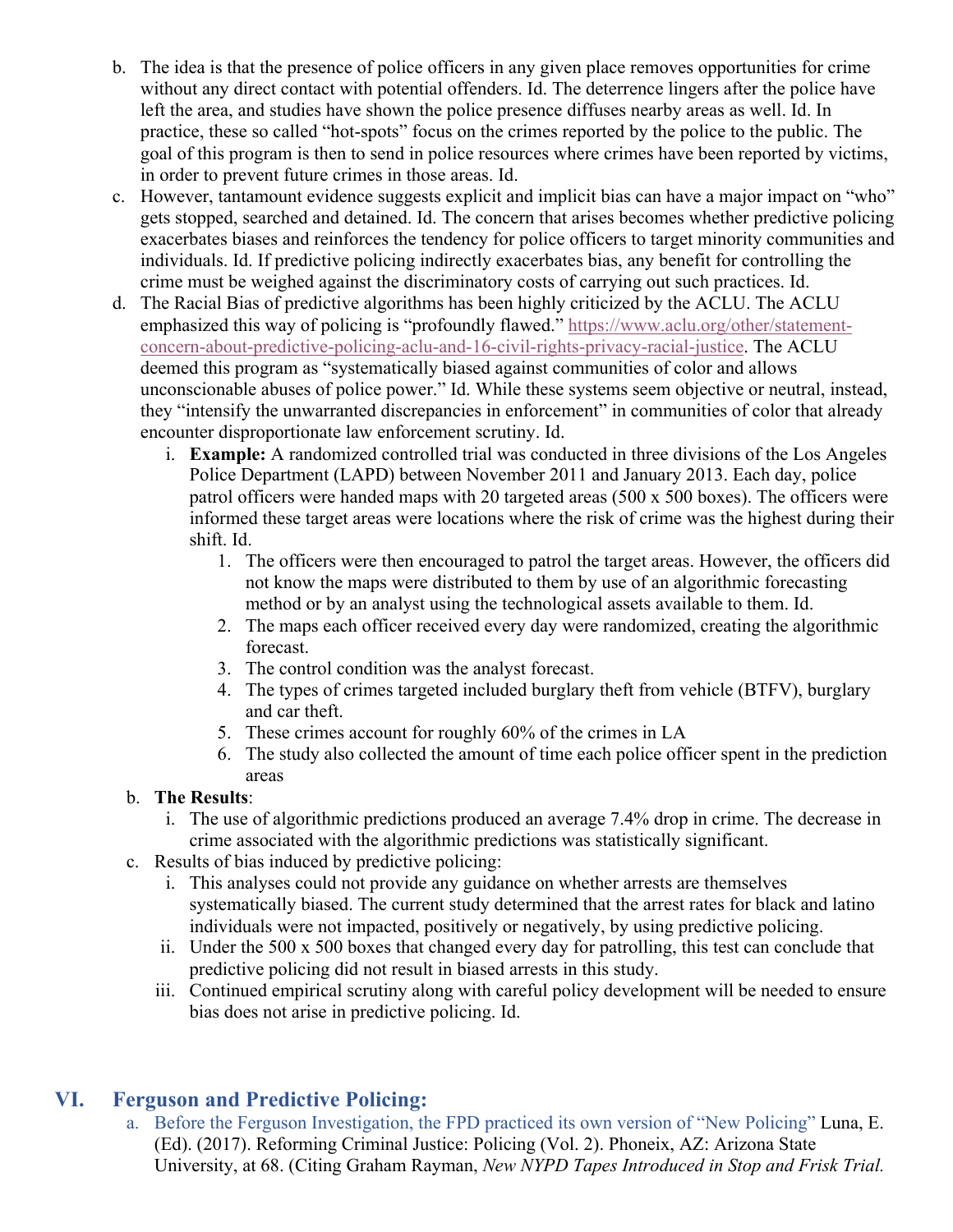*Village Voice* (Mar. 22, 2013)(citing the Department of Justice; *Investigation of the Ferguson Police Department*)

### **b. Background:**

1. "Ferguson was actually viewed to be a model base for the saturation of misdemeanor enforcement, traffic, and other vehicular codes, and enforcement of civil codes. The reliance on code enforcement, traffic enforcement, and misdemeanor arrests suggests a thread connecting the order-maintenance prong of New Policing in cities with New Policing in less urban locales such as Ferguson." Id. at 94.

#### **c. The Ferguson Report:**

- i. Documented racial disparities in both traffic enforcements but also in enforcement of civil codes. Id. at 94. The police behavior showed the role of race in traffic enforcement through stops, tickets, arrest, and seizures. Id.
	- 1. "The racial differences in the police decisions during these stops were conditioned on two stages:"
		- a. (1) whether contraband is seized depends on whether the driver or vehicle is searched, and.
		- b. (2) whether a warrant arrest is the reason for the arrest compared to other reasons Id.

### ii. **Results:**

- 1. Black drivers were 35% more likely than Whites to be ticketed pursuant to a stop. Id. at 95.
- 2. Blacks are 93% more likely, or nearly twice as likely, to be arrested
- 3. Blacks are 67% more likely than Whites to have their vehicle searched once stopped, again, a statistically significant effect

### **d. What was happening?**

- i. In Ferguson, a municipal court issued 32,975 warrants in 2013 alone. This was more than one per resident and most likely, more than one for every motorist passing through Ferguson, and nearly all for nonviolent offenses.
- ii. The median per capita income in 2013 in Ferguson was roughly \$40,000, and almost 1 in 4 residents lived below the poverty line.
- iii. The processes of making stops, citations, and searches that lead to the issuance of warrants was contaminated with race-based preferential discrimination. When the police were stopping Blacks, there was a good chance of getting them on an outstanding warrant.

### **e. Continuing Effect past the initial stop:**

- i. Once the cases get to court, the pattern of racially disparate policing continues.
- ii. Although Blacks are 67% of the Ferguson population, they are 74% of Municipal Court defendants  $\rightarrow$  Within the Court population, they are 81% of the population receiving summonses, 91% of those with warrants issued for their arrest, and 95% of the persons arrested.
- iii. Black Defendants in the Municipal Court averaged 3.5 citations per appearance, about 50% more than the rate of 2.3 summonses per White defendants

### **f. Michael Brown:**

- i. August  $9<sup>th</sup>$ , 2014 Officer Wilson shot and killed 18yr- old Michael Brown. Id. at 70.
- ii. Officer Wilson saw Brown and his friend, Dorian Johnson, walking in the middle of the street. Officer Wilson approached them with his vehicle and a struggle ensued between Officer Wilson and Brown, while Officer Wilson was still in his patrol car. Physical evidence supported Officer Wilson's assertion that there was a struggle over Wilson's gun, and a shot was fired while Officer Wilson was still in the vehicle. Id. at 70. Brown took off, and Officer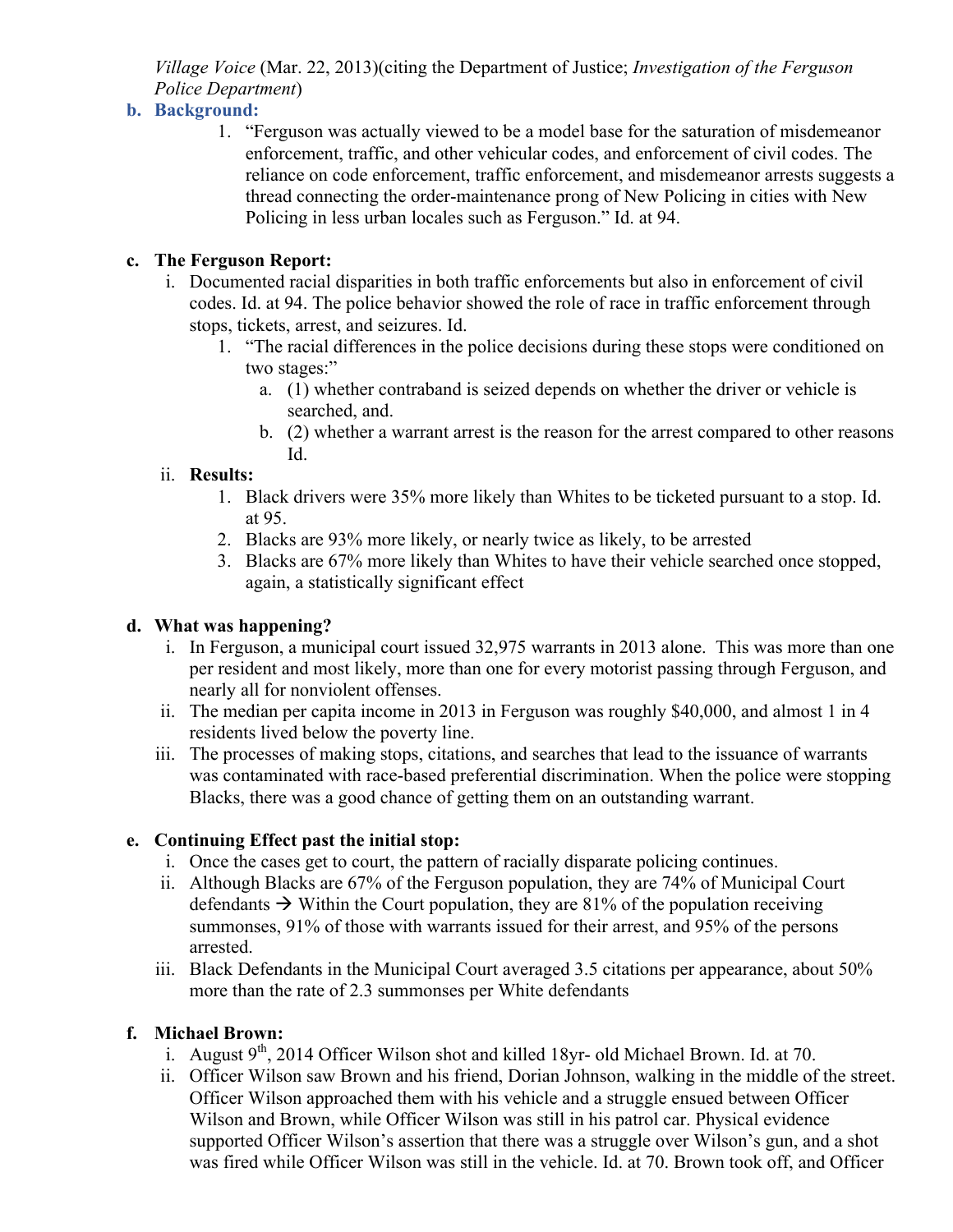Wilson proceeded to get out of his vehicle, and fire several more shots, ultimately killing Michael Brown. Officer Wilson claimed that Brown had turned and was charging at him, but other testimony indicated that Brown had his hands up and was posing no threat to Wilson.

#### **g. Department of Justice Investigation:**

- i. In response, the DOJ conducted an investigation into the policing practices of the Ferguson Police Department in Missouri. Id.
	- **1. DOJ concluded:**
		- a. Ferguson Police Department had engaged in misconduct against the citizenry of Ferguson by discriminating against African Americans and applying racial stereotypes in a "pattern or practice of unlawful conduct.
- ii. The Concern here looked at the number of residents who had outstanding warrants, living in certain communities. When a significant number of residents have warrants in a certain area, it creates an incentive for the police to randomly stop people.
- iii. **Justice Sotomayor:** Will have a state where police are incentivized in certain neighborhoods

#### **VII. Racial Profiling Post-Terry:**

The Academy of Justice focused on A Vera Institute of Justice Study examined the experiences of more than 500 people who had been stopped by the New York Police Department. **Luna, E. (Ed). (2017). Reforming Criminal Justice: Policing (Vol. 2). Phoneix, AZ: Arizona State University at 84.**

In that study, the Vera Institute found 44% of young people surveyed indicated they had been stopped repeatedly – nine times of more, 45% reported encountering an officer who threatened them, and 46% said they had experienced physical force at the hands of the officer , and 51% indicated that they were treated worse than others because of their race and/or ethnicity. Id. at 67.

The publicized death of Freddie Gray and Michael Brown in Ferguson, Missouri, initially stemmed from a *Terry* Stop. Id. at 69. On April 12<sup>th</sup>, 2015, Baltimore police officers attempted to stop and question Freddie Gray but Gray ran Id. The officer chased him, he was quickly taken into custody and arrested for possessing an illegal switchblade. Id. During his transport in a police van, Gray slipped into a coma and died several days later on April  $19<sup>th</sup>$ . The autopsy findings indicate that Gray died from injuries to his spinal cord. Id. at 71 The Baltimore Police Commissioner acknowledged that Freddie Gray was not properly secured during the van transport. Id.

Since Michael Brown and Freddie Gray, allegations of racial profiling have emerged in the wake of stopand-frisk program. Moreover, The Academy for Justice stated "the perceived discriminatory treatment of racial and ethnic minorities during Stop-and-Frisk programs adversely affects citizen trust and faith in police." Id.

### **VIII. DUI Stops/Marijuana**

Generally, the smell or marijuana coming from a vehicle gives law enforcement officers probable cause to search the vehicle without a warrant. Andrea Levinson, Ben Yosef, *Validity of Warrantless Search of Motor Vehicle Based on Odor of Marijuana – Federal Cases*, 188 A.L.R. Fed. 487, § 7 (2003). (See *U.S. v. Staula*, 80 F.3d 596 (1st Cir. 1996), where the police stopped a truck for a license plate violation, and upon approaching, smelled burnt marijuana. The court found the smell of marijuana from the passenger compartment gave the officer probable cause to search the entire passenger compartment of the car; See also, *U.S v. Nicholson*, 17 F.3d 1294 (10th Cir. 1994), the police stopped a vehicle for erratic driving, police smelled burnt marijuana and then searched the vehicle after the driver gave his consent. The officers found a small amount of marijuana in a jacket within the interior of the vehicle, and also a hidden compartment in the car that contained cocaine. The court ultimately held that the smell of marijuana alone gave rise to probable cause to search the entire vehicle and any bag therein that could contain contraband.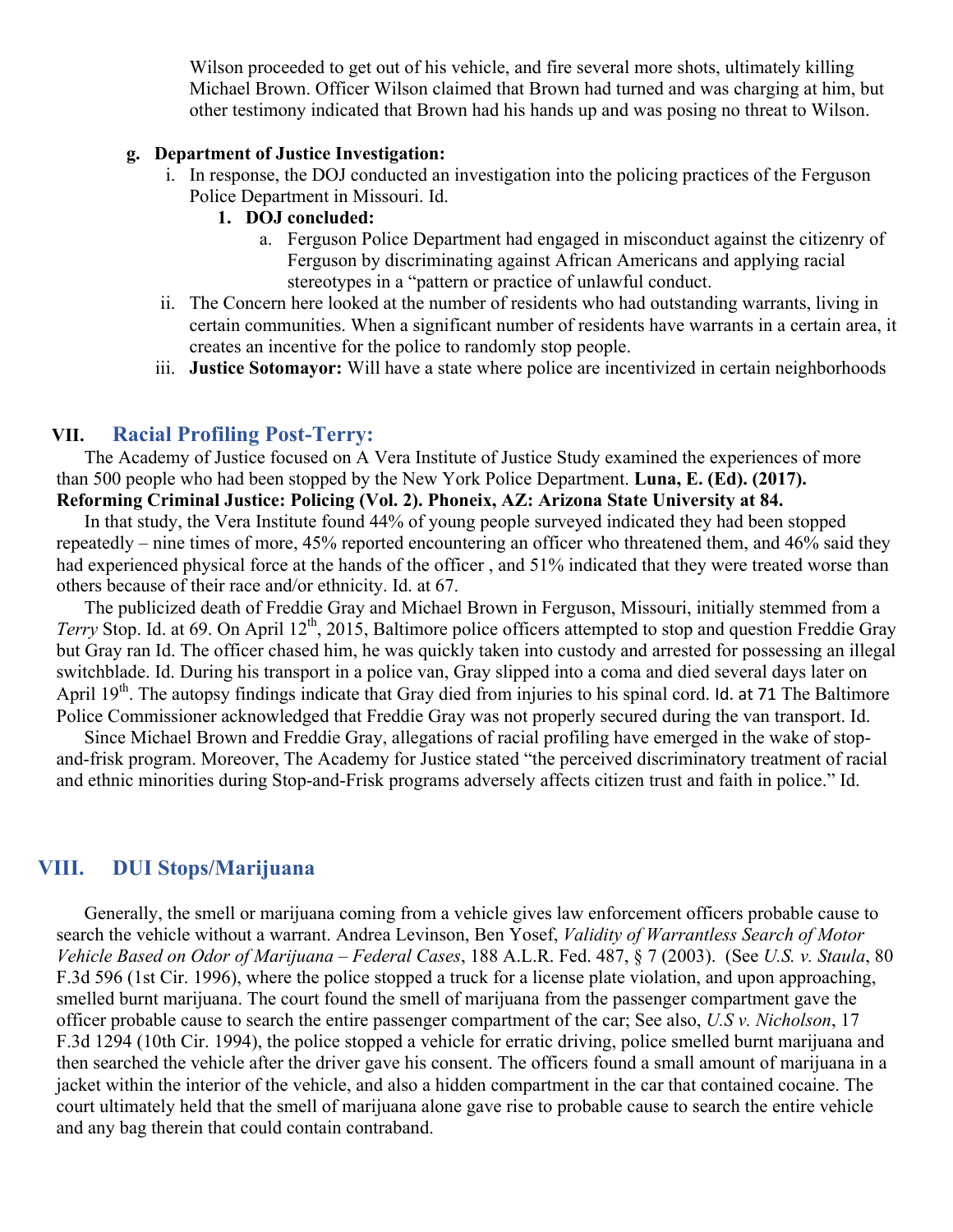**Smell of Burnt Marijuana vs. Smell of Raw Marijuana**: The Tenth Circuit differentiated the smell of raw marijuana and burnt marijuana. *In U.S. v. Downs*, 151 F. 3d 1301 (10th Cir. 1998). In Downs, the police pulled over a car for a traffic violation and smelled "raw" marijuana. The police searched the vehicle, including the trunk, and found 200 pounds of marijuana. The court pointed out that the smell of burnt marijuana indicated personal use and therefore probable cause to search the passenger compartment of the vehicle. Here, the overpowering nature of the raw marijuana smell therefore gave rise to probable cause to allow the officers to search the trunk as well since there was a good probability the car was being used to transport the drugs.

U.S. v. Bradford, 423 F.3d 1149 (10th Cir. 2005)(held that the odor of burnt marijuana in the passenger compartment, standing alone, did not establish probable cause to search the vehicle's trunk. The court held there needed to be some odor, along with corroborating evidence of contraband that would establish probable cause to search the trunk.

According to the ACLU, arrests for marijuana account for over half of all the drug arrests in the United States. (American Civil Liberties Union, *Marijuana Arrests by the numbers,*  https://www.aclu.org/gallery/marijuana-arrests-numbers, (Last visited January 3<sup>rd</sup>, 2019)). Out of 8.2 million arrests for marijuana between 2001 and 2010, 88% of those arrest were simply for having marijuana. Id. The arrest data revealed one prominent trend throughout; significant racial differences in how marijuana laws are being enforced across the nation. A 2013 ACLU study found that Blacks and Whites use pot at about the same rate, yet African Americans were 3.73x more likely than whites to be arrested for marijuana. In Illinois, D.C., Minnesota and Iowa, Blacks were 7.5x to 8.5x more likely than whites to be arrested for having weed.

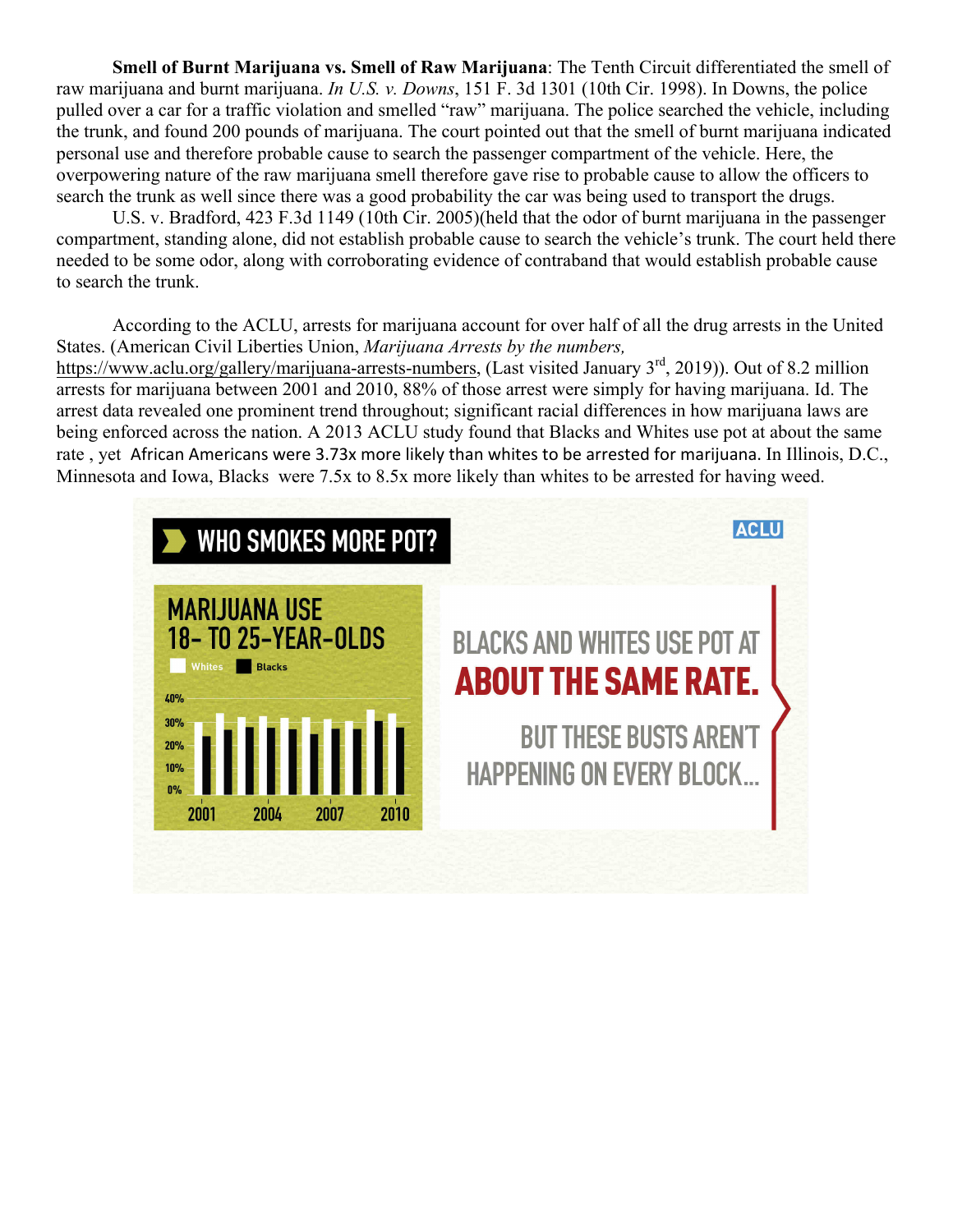

### IX. **Implicit Bias:**

- **a. Implicit Bias: "**Is a growing field of study that has gained recognition for its application in various fields, including law." Yvonne Elosiebo, Implicit Bias and Equal Protection: A Paradigm Shift, 42 N.Y.U Rev. L. & Soc. Change 451 (2018)."The basic premise of implicit bias is that though people outwardly profess to hold anti-discriminatory notions, they simultaneously and often unconsciously treat people with whom they least identify, or to whom they attribute negative characteristics, less favorably than people who carry preferable attitudes." Id. at 475.
- **b. Understanding how the human brain works and human intuition work: Id. at 475.**
	- **i.** Humans receive environmental stimuli, process them, and then encode them into short and long-term memories. Id. "Humans by necessity use schemas, or "cognitive structures that represent knowledge about a concept or type of stimulus, including its attributes and the relationships among those attributes." Id. Schema-based thinking happens "nearly instantaneously" and operates on both inanimate objects and on human beings." "We classify new acquaintances into a number of social categories, including gender, age, race, disability, and role. This is the first way in which our automatic information processing affects out interactions with people and the world. Id.
	- **ii.** A well-known researcher, Jeffrey Kang, who studies implicit bias identified three components of racial schemas that influence our interactions with others. Id. at 476
	- iii. **(1)** We categorize individuals into racial categories according to society's racial mapping rules. While every society may have a different set of mapping rules, once a person is mapped, implicit and explicit racial meanings are triggered, which then influence our interactions: Racial meanings include cognitive and affective components: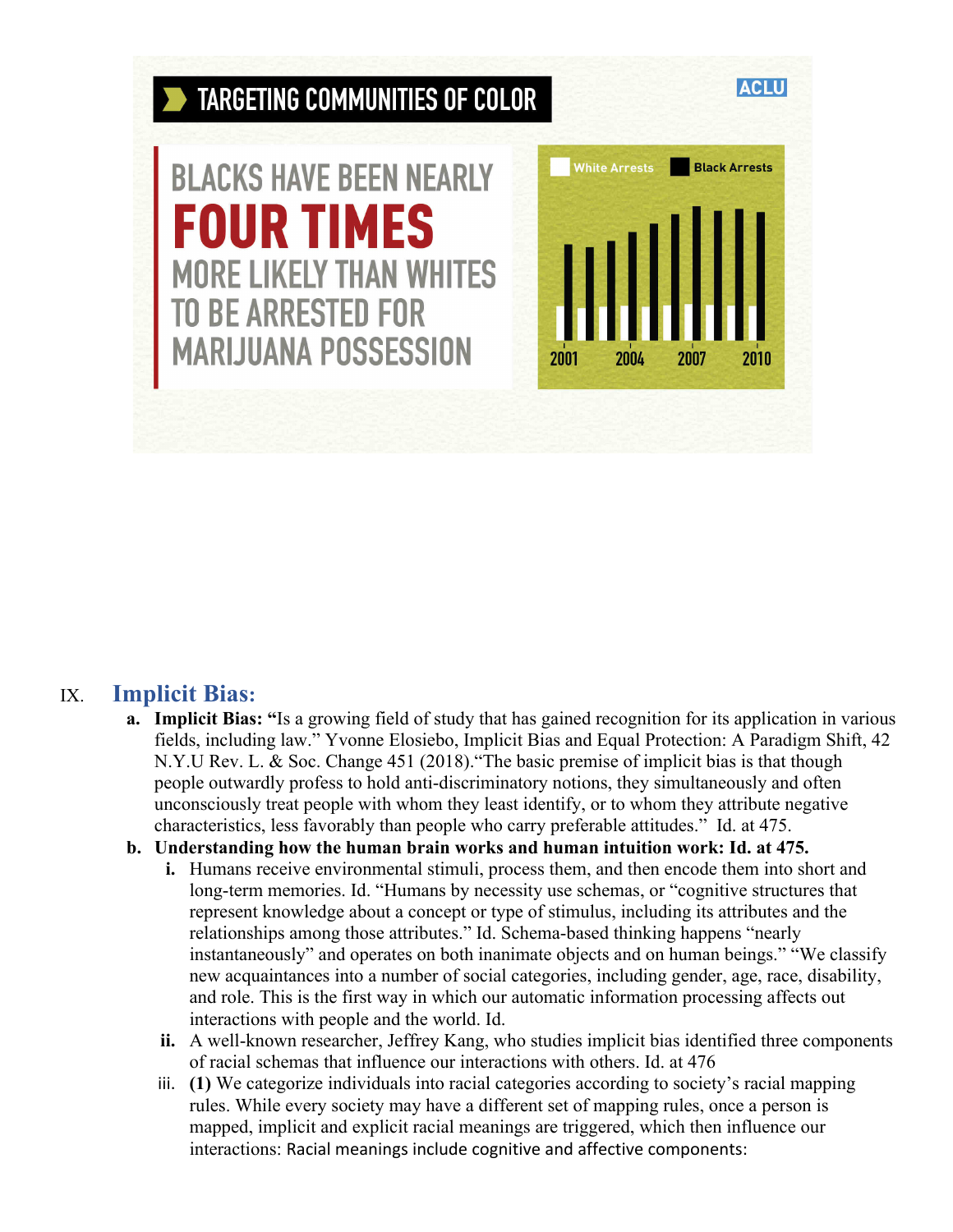- **iv. (2) Cognitive Component**: includes thoughts or beliefs about the category, such as generalizations about their intelligence or criminality. Id. at 476.
	- **1.** stereotypes are cognitive beliefs about groups
- **v. (3) Affective Component:** includes emotions, feelings, and evaluations that range from positive to negative, or good to bad. Id.
	- **a.** Prejudice is positive or negative feelings about those groups
- **vi.** These Racial schemas operate automatically, without conscious intention and outside of our awareness. Id.
	- **1.** . Visual information, is more powerful than subliminal or subconscious stimuli
- **vii.** Implicit measures provide more accurate metrics for our unconscious behavior than explicit measures
	- **1.** The studies on implicit bias reveal that implicit mental processes may draw on racial meanings that, upon conscious consideration, we would expressly disavow.

### **c. Implicit Attitude vs. Implicit Stereotype:**

- *i.* Jerry Kang distinguishes between implicit attitude and implicit stereotype. **Jerry Kang, Kristin Lane***, Seeing through Colorblndness: Implicit Bias and the Law, 58 UCLA L. Rev. 465 (2010).*
- ii. *Implicit Attitude* = liking or disliking a social category
	- 1. Question: Whether one likes or dislikes men versus women (attitude)
- iii. *Implicit Stereotype* = social category linked to some attribute
	- 1. Question: Whether men are more associated with attributes such as tall, career,
	- mathematics, whereas women more associated with short, family, arts

### **d. Implicit Attitudes:**

- **i. "Color Blind" = not to even see race.**
- ii. They are not claiming perceptual colorblindness, but cognitively colorblind = no different attitudes or stereotypes between any two racial categories. Id. at 469.

### **iii. "Implicit Social Cognition"**

- iv. The mental processes that affect social judgments but operate without conscious awareness or conscious control. Id. at 467.
- v. "Implicit" emphasizes our unawareness of having a particular thought or feeling

### **e. The Crash Test:**

- i. Social cognitionists John Bargh and Mark Chen developed a computer crash experiment to demonstrate that the image of a mere black face can activate a black racial schema.
	- 1. **Methodology**: in the test, research subjects are asked to count whether an even or odd number of circles appears on the computer screen.
	- 2. The computer screen was designed to crash after the  $130<sup>th</sup>$  iteration, and the subjects were then instructed to start over.
		- a. Hidden cameras caught the participants' frustration and hostility
		- b. Unbeknownst to them, half of them were subliminally flashed a young black male face prior to each iteration and the other half were shown a young white male face.
	- 3. **Results**: those who were shown the black man's face reacted with greater hostility to the computer crash.
		- a.  $\rightarrow$  Reveals we do not have to "see" or consciously register the black male face for it to influence our behavior.

### **f. "Implicit Association Test (IAT) (Speed Test)**

**i. The IAT**  $\rightarrow$  initially developed by Samuel Gaertner and John McLaughlin, uses sequential priming procedures to measure the automaticity of the racial meanings in racial schemas. Otherwise known as the Speed Test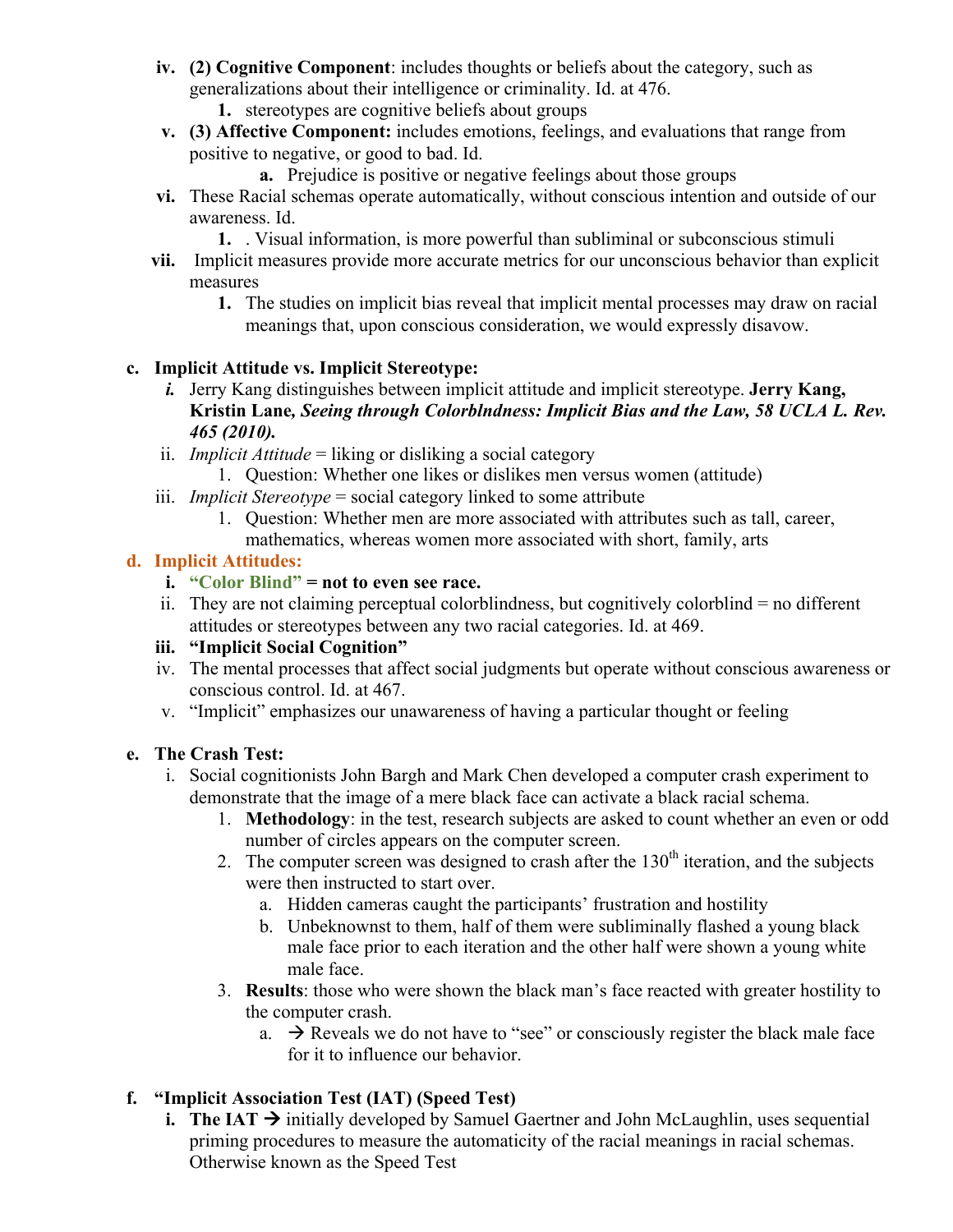- ii. **Background:** Reaction times vary for simple mental tasks that take a relatively short time to complete, whereas mentally difficult tasks take a relatively long time to complete, by measuring the speeds of activations, we can infer the strength of the association. Id. at 471.
- iii. \*\* Reaction-time instruments have produced the most reliable measures for implicit social cognitions
- iv. **Test Methodology:** Requires participants to rapidly classify individual stimuli into one of four distinct categories using two responses;
	- 1. Two social categories: European American and Asian American
	- 2. Two Attitudinal Categories: Good and Bad
	- 3. Example: European American and Asian American might be represented by black and white photographs of the faces of White and Asian people. Good and Bad could be represented by words that are easily identifiable as being linked to positive or negative effect, such as Joy or Agony
- v. **Results:** a person with a negative implicit attitude toward Asian Americans would be expected to go more quickly when Asian and Bad share one key, and European American and Good share the other. When the pairings of good and bad are switched, the time difference, which is the IAT D Score, is interpreted as reflecting an implicit attitude.

### **g. Expected Ingroup Favortisim Can Implicate Results in IAT Measures:**

- i. Ingroup Favortisim = our tendency to favor the groups we belong to
	- 1. *On one hand:* Those who belong to social groups deemed to be "good," show a strong preference for their own groups
	- 2. *On the other hand:* those who come from groups that the culture assigns as "bad" do not show strong Ingroup preference

### **h. Examining the Results**

- i. The millisecond time differentials measured in the IAT are connected with actual brain processes.
- ii. **Functional Magnetic Resonance Imaging (fMRI)** = measure the neutral activity that is activated in the amygdala, a subcortical structure in the human brain that is associated with "emotional learning as measured by fear conditioning," memory and evaluation, and the expression of learned emotional responses that have been acquired without direct aversive experience.
	- 1. The amygdalae of white participants active to a much greater extent when they are subliminally primed with images of black people than white faces.
	- 2. The Amygdala activity is "significantly correlated with participants IAT scores"
	- 3. This demonstrates the "observable behavior maps" to some netural activity.
	- 4. The IAT is measuring something real and significantly connected to emotion-laden racial mechanics. Id. at 481.

### **i. Implicit Stereotypes:**

- i. **Implicit Stereotype** = social category linked to some attribute
	- 1. Question: Whether men are more associated with attributes such as tall, career, mathematics, whereas women more associated with short, family, arts
	- 2. Most participants associated Male with Science and Female with Humanities

### **j. Behavioral Colorblindness:**

i. In one study, participants watched a video of computer-generated faces that morphed slowly from a frown to a smile and were instructed to hit a key when they thought the expression change. **Kurt Hugenberg & Galen v. Bodenhausen, Facing Prejudice: Implicit Prejudice and the Perception of Facial Threat, 14 PSYCHOL. SCI. 640, 641-42 (2003);**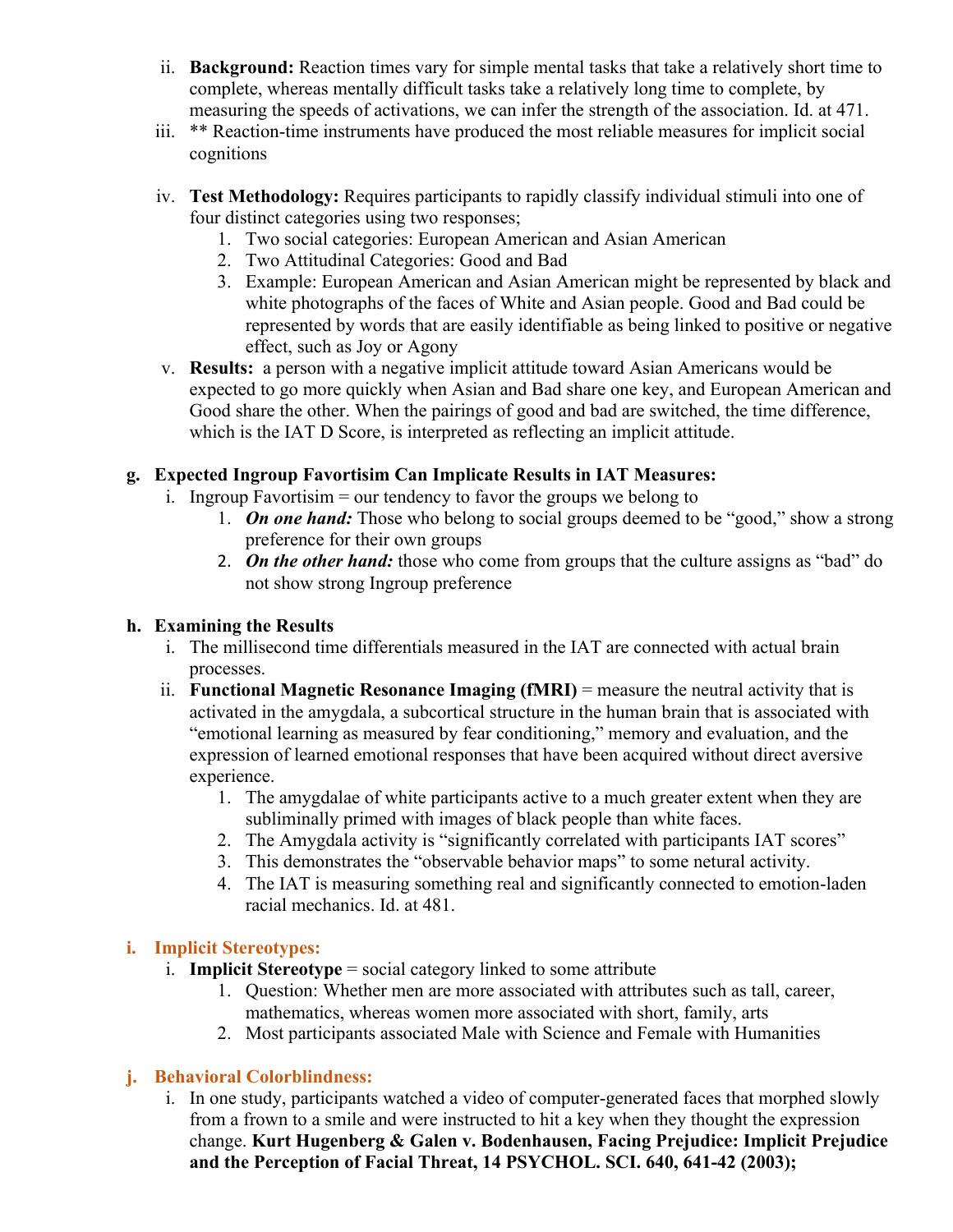- 1. In general, people saw hostility "linger" on the "Black face" for a longer period of time than the "White face."
- 2. The extent of that hostility was perceived as lingering was predicted by implicit bias (as measured by the IAT)
- 3. A neutral facial expression as seen more-angry on Black Face, a wallet could be mistaken for a gun more often
- k. In 2004, Behavioral Economists Marianna Bertrand and Sendhil Mullainathan conducted a study by sending out resumes to various employers. Marianne Bertrand & Sendhil Mullainathan, *Are Emily and Greg more Employable Than Lakisha and Jamal? A Field Experiment on Labor Market Discrimination, 94 AM. ECON. Rev. 991 (2004).* 
	- i. **Methodology:** sent out resumes to numerous employers in Boston and Chicago, used names such as "Emily or Greg" to signal "Whiteness" and "Lakisha or Jamal" to signal Blackness. Exact same resumes, just different names.
	- ii. **Metric Findings:** Found trivial manipulation of named produced a 50% difference in callback rates. Id. at 484.
- l. **Moreover, Dan-Olof Rooth extended this experiment. See, Dan-Olof Rooth,** *Implicit Discrimination in Hiring. Real World Evidence 5* **(Inst. For the Study of Labor, Discussion Paper No. 2764, 2007). <b>His 2007 study** extended his experiment by connecting the callback discrimination to implicit bias. Rooth Created resumes similar in background, experience, and qualifications, but varied the applicant's name to denote ethnicity.
	- i. Applications from an Arab-Muslim job candidate (whose education, experience, and short biography made it clear that he was born and educated in Sweden), and a Swedish job candidate were each sent to 1552 job listings in Sweden.
	- ii. **Metric Findings:**
		- 1. A clear preference emerged with the Swedish-sounding name (217 invites), over the Arab-Muslim sounding name (66 invites)
		- 2. the identically qualified candidate was 3.3x more likely to be called back simply because he enjoyed a Swedish name

# X. **How does Bias Shape Police-Citizen Encounters?**

- **a. Behavioral Study: (***Cite: Seeing Through Colorblindness: Implicit Bias and the Law; Jerry Kang, Kristin Lane, 58 UCLA L. Rev. 485 (2010)*
	- i. The same facial expression can be interpreted differently as a function of implicit bias. 58 UCLA L.Rev. Id. at 481.
		- 1. *Example:* participants watched a video of computer-generated faces that morphed slowly from a frown to a smile and were instructed to hit a key when they thought the expression changed.
		- 2. *Results:* In general, people saw hostility "linger" on the "Black face" for a longer period of time than on the "White face." Moreover, the extent that hostility was perceived as lingering was predicted by implicit bias (as measured by the IAT scores)
	- ii. If a neutral face is seen to be angrier on a Black face, a wallet could be mistaken more often as a gun.
		- 1. "*Shooter Bias*" Paradigm
			- a. *Example:* Individuals (targets) holding an object appear in front of ordinary background scenes, such as bust stations and parks. These places are viewed on a computer screen and the participant is to make a response if the person viewed is holding a weapon, and make a different response if the person is holding a harmless object, such as a cell phone or wallet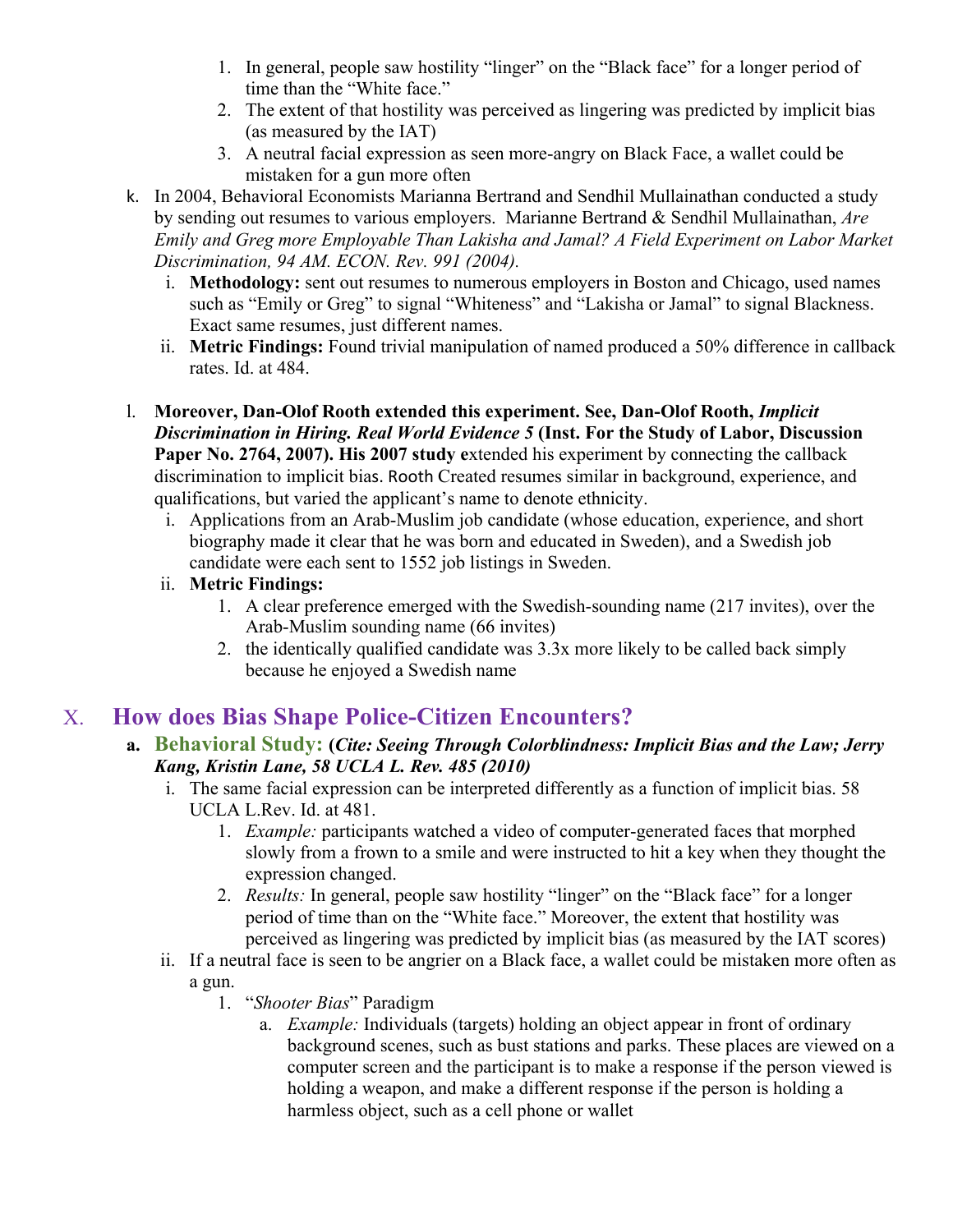- b. *Results:* Participants were quicker to "shoot" an armed Black target than an armed White Target, BUT slower "not to shoot" an unarmed Black Target than an unarmed White Target
	- i. When time pressured, unarmed Black targets were mistakenly shot more often than unarmed White targets.
- iii. **Laquan McDonald (Chicago)**

### **XI. State-Sponsored Racial Profiling:**

- a. *Whren v. United*, 517 U.S. 806 (1996):
	- **i.** In Whren, officers in plainclothes observed two men sitting in a vehicle at a stop sign. Both of the men inside the vehicle were young Black men. The men had been sitting at the stop sign for more than twenty seconds, when Officers suddenly turned their vehicle around, and began to pursue the vehicle because the vehicle had started to drive off at an "unreasonable" speed.
	- **ii.** When the officers pulled up next to the vehicle, they saw two bags that contained a white powder. The driver and the passenger were then arrested.
	- **iii.** During pre-trial litigation, the Defendants challenged the legality of this stop and seizure of the contraband. They argued the initial traffic stop was pretextual and that the officers lacked probable cause, and even reasonable suspicion to initiate the search for contraband.
	- **iv.** The Court ultimately deemed the stop constitutional. The officer's subjective motivations for conducting the traffic stop, even if pretextual, did not invalidate a stop and search, even if a "reasonable officer" in the same circumstance, would not have stopped the motorist.
- b. 8 Years later, The Supreme Court further extends *Whren, in Devenpeck v. Alford,* 543 U.S. 146, 148 (2004):
	- **i.** In *Devenpeck,* the defendant saw a car pulled over on the side of the road and went to assist the other driver. Shortly thereafter, a police officer arrived on the scene to assist the motorist. At that time, the defendant then proceeded back to his own car and drove away. However, the driver on the side of the road indicated to the police officer he was under the impression the defendant was actually a police officer. Upon belief that the defendant was impersonating the police officer, the officer pulled him over.
	- **ii.** At this time, the defendant recorded his interaction with the police, and was subsequently arrested for recording a law enforcement officer.
	- iii. The Court, using *Whren,* ultimately concluded that an officer's subjective intent is immaterial, on the grounds that the offense that initially establishes probable cause does not need to be "closely related" to justification for the actual arrest.
- c. The acceptance of racial profiling continued *in Herring v United States***,** 555 U.S. 135, 136-37 (2009):
	- i. In *Herring*, a man went to get items from his vehicle that was impounded. When the police officers learned Herring was going to do this, they investigated into his background to determine whether he had any active warrants. Herring an outstanding warrant, but unbeknownst to the officers, the warrant had been recalled nearly 6 months ago. Upon Herring's arrival at his vehicle, police officers arrested him and found him with a firearm and meth.
	- ii. During pre-trial litigation, *Herring* challenged the legality of the stop and search and sought to apply the exclusionary rule for the evidence unlawfully seized. .
	- iii. The Court acknowledged the clerical error made, however, nonetheless did not apply the exclusionary rule because the error was not deliberate. Moreover, a violation of a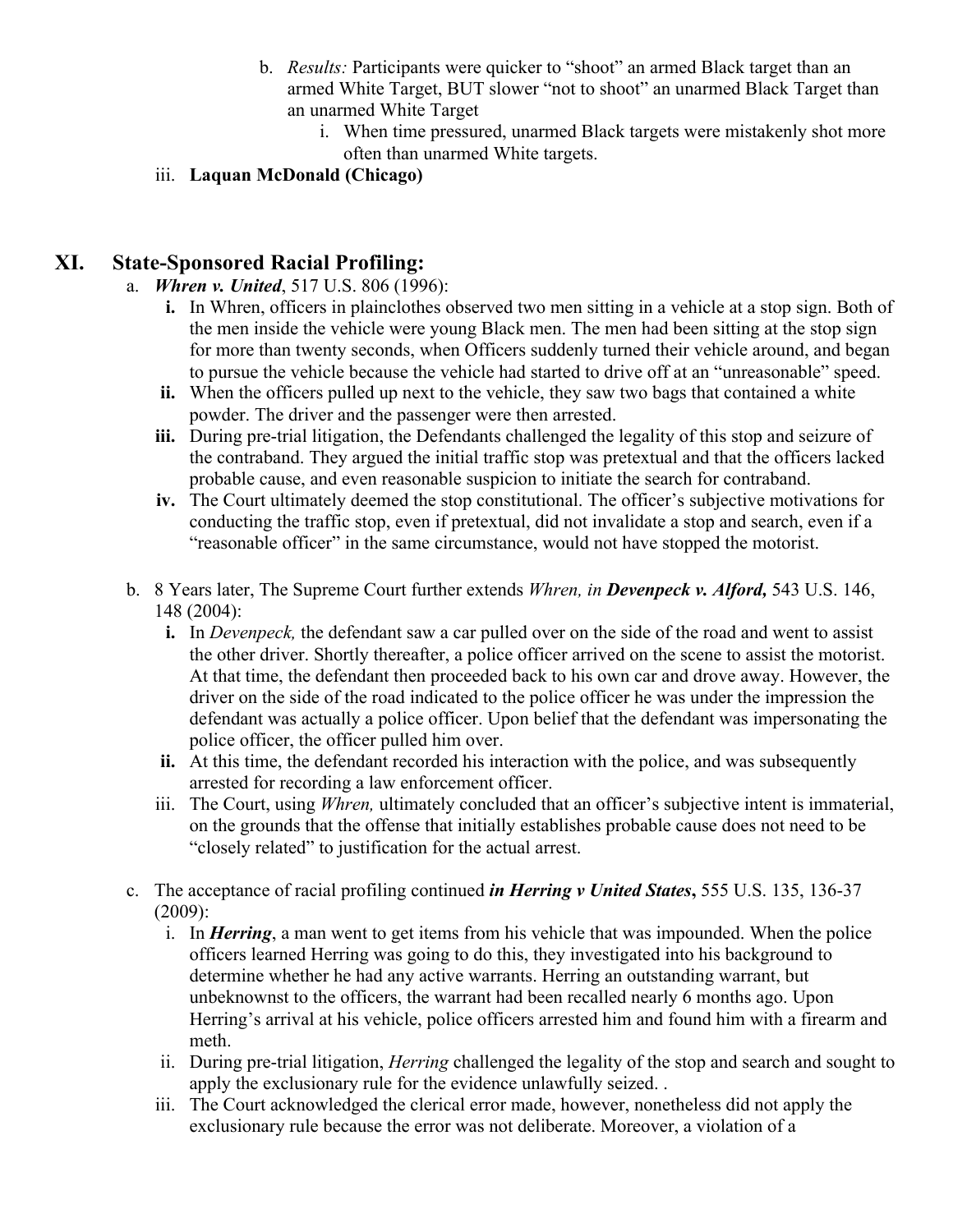constitutional right or false information for probable cause, does not automatically give rise to the Exclusionary Rule remedy.

- d. Since its inception, *Whren* has actually broadened and expanded over the past two decades, and has yet to come to a halt. We see the most recent demonstration in *Utah v. Strieff*, 136 S. Ct. 2056 (2006).
	- i. In *Strieff,* a detective received an anonymous tip about "narcotics activity." Over the course of a week, narcotics detectives observed the house and its visitors. Some visitors stayed only a few minutes after arriving, that raised the suspicion the occupants of the house were dealing drugs. One of the visitors was Strieff. When the surveillance detective saw Strieff leave the residence, he watched him walk into a nearby store parking lot. In the parking lot, the detective approached Strieff, identified himself and asked him to produce identification. When Strieff's information was ran through the system, the detective learned of an active arrest warrant for a minor traffic violation. Strieff was then searched, found to be in possession of meth and drug paraphernalia and arrested.
	- ii. Strieff moved to suppress the evidence, arguing the evidence was inadmissible because it was derived from an unlawful investigatory stop. The prosecutor even conceded the detective lacked reasonable suspicion for the stop.
	- iii. However, the Court did not find this convincing. While the Court acknowledged the officer may have acted negligently and did not have probable cause to stop Strieff, yet, the evidence was allowed in because there was nothing illegal about the detective approaching Strieff in the first place. Moreover, the evidence discovered pursuant to an unlawful stop was admissible because the officer discovered an active warrant after the illegal stop.

#### **e. Putting it Together:**

- i. Post *Whren* has allowed racially motivated stops without a violation of the Fourth Amendment, allowed subjective, racially discriminatory motivations by officers, and allowed pretextual, racially motivated stops. Mary N. Beall, *Gutting the Fourth Amendment: Judicial Complicity in Racial Profiling and the Real-Life implications,* 36 Law & Ineq. 156 (2018)
- ii. Post Devenpeck: allowed an officer's subjective reason for initiating a stop, as long as there is probable cause, but the probable cause does not need to be "closely related" to the reason why the officer initially stopped the suspect.
- iii. Post *Herring*: Allowed evidence, even though obtained after an unconstitutional stop is admissible when the officer comes to find out the suspect has an active warrant.
- iv. In 2014, there were more than 7,800,000 active warrants. And Post *Whren, Devenpeck* and *Strieff,* allow a racially motivated stop without probable cause, but have an active warrant, even if warrant is no longer valid, are subjected to the risk of being stopped. Id. at 160. "Particularly, racial minorities are at risk of being stopped for pretextual reasons and search incident to the existence of a warrant, even if the warrant is for a low-level offense or has been withdrawn." Id. at 161,

### **XII. Racial Profiling:**

- a. "Racial profiling affects a wide array of communities of color. More than 240 years of slavery and 90 years of legalized racial segregation have led to systemic profiling of blacks in traffic and pedestrian stops. Since September 11, 2001, members of the South Asian, Muslim and Arab communities have been profiled by local law enforcement and airline personnel."(American Civil Liberties Union, *Racial Profiling,* https://www.aclu.org/issues/racial-justice/race-and-criminaljustice/racial-profiling (Last Visited January 3rd, 2019)).
	- a. The Patriot Act:

Under this, TSA's power expanded to investigate individuals and entities suspected of being a threat to the national security interests Yvgenia S. Kleinder, Racial Profiling in the Name of Natonal Security, *Protecting Minority Travelers' Civil Liberties in the Age of Terrorism,* 30 B..C. Third World L.J. 103 (2010)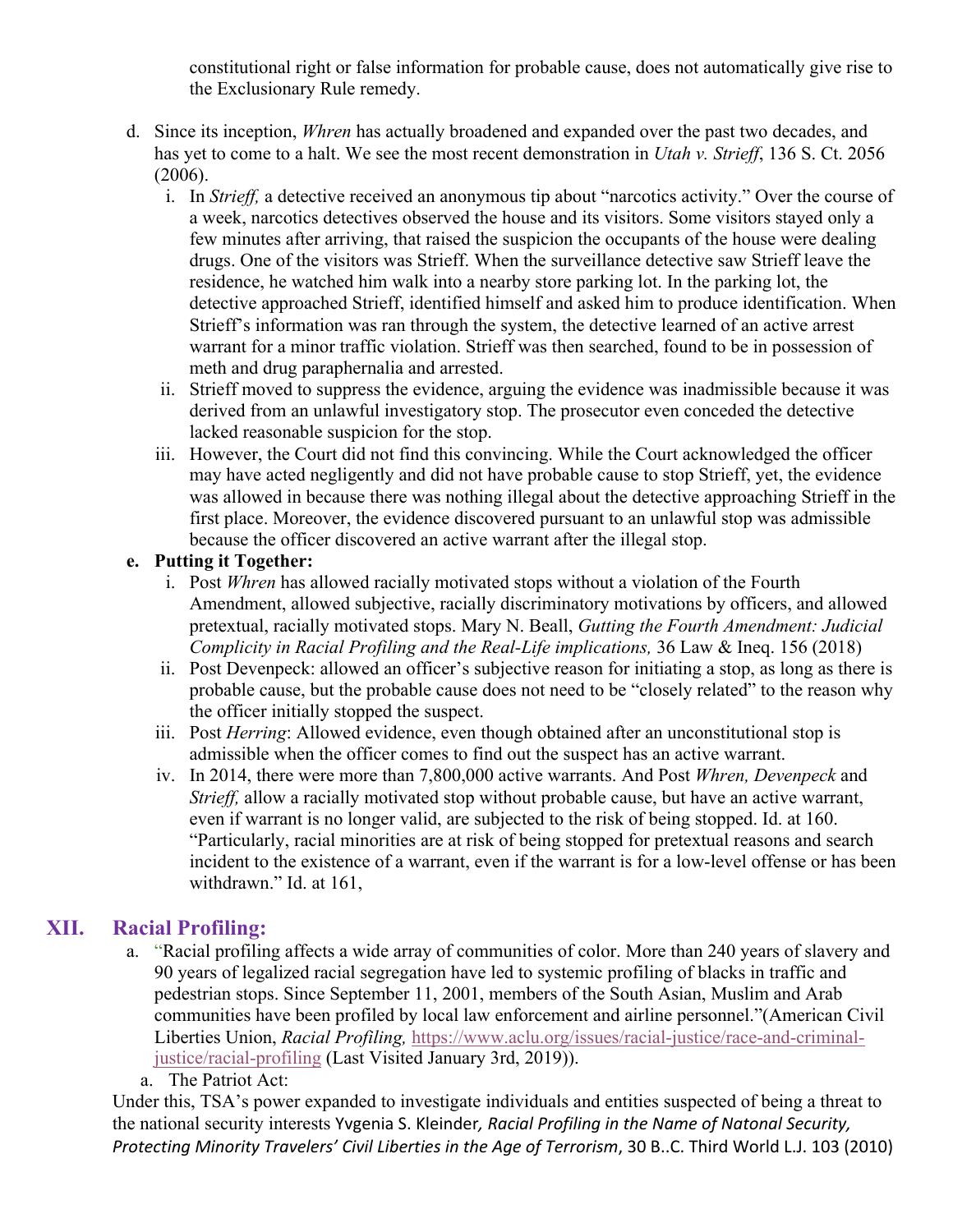- i. "TSA is an agency of the Department of Homeland Security, and is responsible for screening all airline passengers." Id. at 107. All of the screening employees in the airports are federal employees. Id. Post 9/11, introduced a fear of terrorism and created a suspicion of immigrants of Muslim and Middle Eastern descent. Id. at 108.
- ii. **The Department of Justice Civil Rights Division has defined Racial Profiling as:**
	- 1. "The invidious use of race or ethnicity as a criterion in conducting stops, searches and other law enforcement investigative procedures. It is premised on the erroneous assumption that any particular individual of one race or ethnicity is more likely to engage in misconduct than any particular individual of another race or ethnicity." Id. at 111.
- iii. Empirical evidence indicates that race is often "the decisive factor in law enforcement decisions regarding who should be searched and questioned." Id. at 111.
- b. However, racial profiling is often improperly executed, and it often "mis-targets" indivudals. Id. at 114. One example is the American Sikhs. This is one group that has experienced unfair prejudice as a result of their skin color, accents and style of dress because they have been confused with Muslim Arabs;
	- i. This mistake highlights the ignorance that "All Arabs are not Muslim, and All Muslims are not Arab.

### c. **Example of Mis-Targeting.**

- **i. The Irfan Family: Id. at 103.** 
	- 1. **January 1st, 2009,** AirTran Airways official ordered 9 Muslim passengers off AirTran Flight 175: Washington D.C. flight to Orlando, Florida.Id. at 103.
		- a. *The Group of Passengers:* South Asian descent, 3 young boys (age 2, 4 & 7) two adult brothers, their wives, a sister-in-law and a family friend who happened to be on the same flight. Id. at 104. All but one of them were U.S born citizens
			- i. The family friend = Abdul Aziz, attorney for United States Library of Congress. Id. at 104.
		- b. Irfan family on their way to vacation to Orlando, Florida. There they had planned to visit family and attend a religious retreat. Id.
		- c. On the airplane, two teenage girls reported a conversation between Atif Irfan and his wife regarding the "safest seats" on the airplane.
		- d. Before the plan even took off, Federal air marshals aboard the flight notified TSA about the potential safety concern, and the FBI ordered the Irfan family and Mr. Aziz off the plane. Id. at 104.

### **2. Police Interrogation:**

- a. Irfan family and Mr.Aziz were then questioned in a quarantined area of the passenger lounge; authorities wouldn't allow the three young boys from eating the food they had in the family's carry-on, and the plane's remaining ninety-five passengers and their luggage were re-screened, as with the crew and the airplane itself. Id. at 104.
- 3. **The FBI concluded**: The Irfan family and Mr.Aziz posed no danger to the airline or its passengers and informed AirTran that the passengers were cleared to travel but the airline refused to rebook the flights, and would only offer to refund the cost of the original tickets. Id. at 104.
- 4. *AirTran spokesman*: agreed the incident was the result of a misunderstanding, he affirmed that AirTran's "better safe than sorry" approach complied with the federal rules on responding to security threats, and downplayed the ethnic-profiling aspect of the incident.
- 5. *TSA spokeswoman*: told Washington Post that this incident "just highlights that security is everybody's responsibility. Someone heard something that was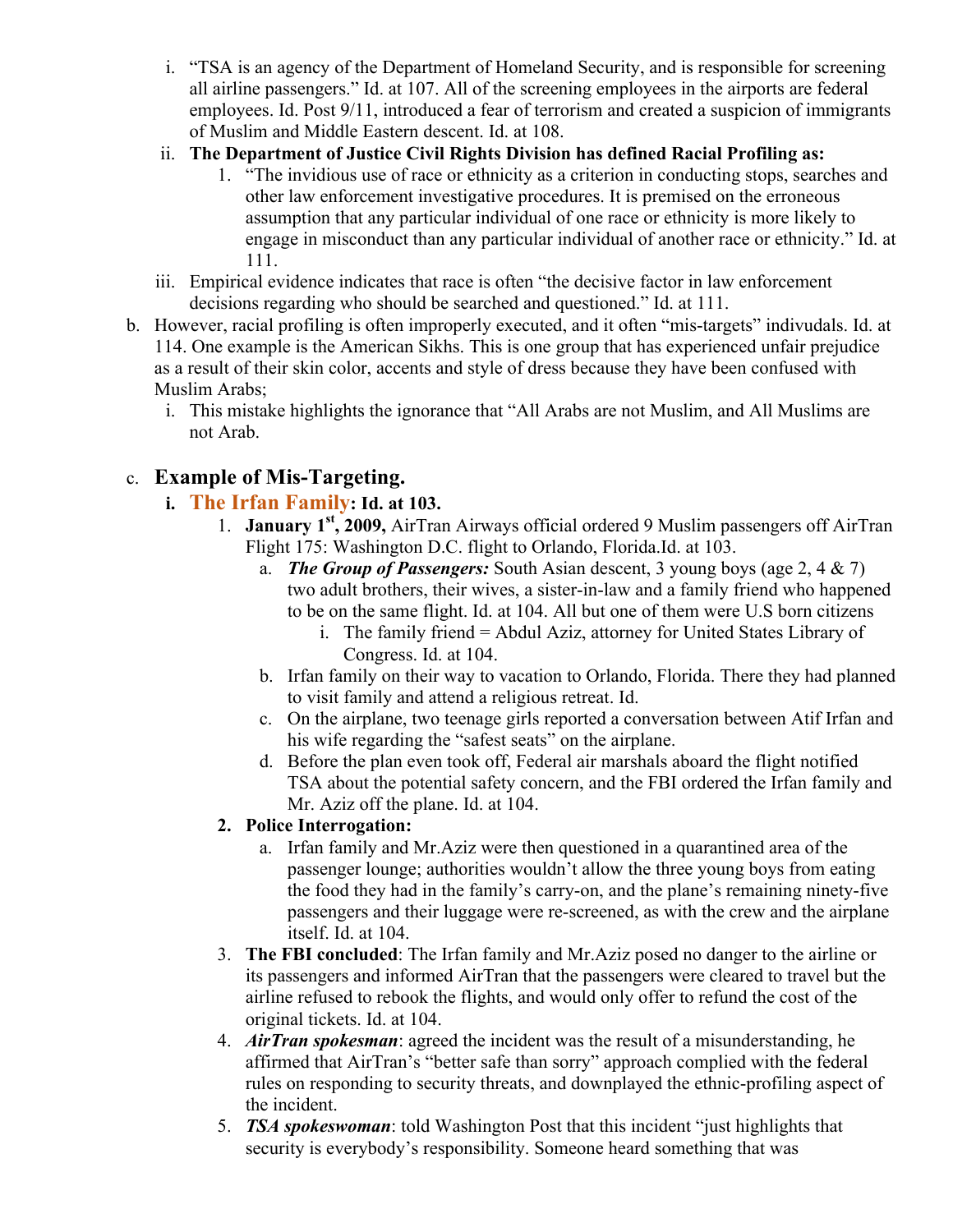inappropriate, and then the airline decided to act on it. We support the pilot's call to do that.

- 6. *The Irfan Family's Reaction*: Atif Irfan told CNN "really at the end of the day, we're not out here looking for money. I am an attorney. I know how the court system works. We're basically looking for someone to say ... 'We're apologizing for treating you as second class-citizens."
- d. The 2004 Amnesty International Report (AIUSA): Yvgenia S. Kleinder, Racial Profiling in the *Name of Natonal Security, Protecting Minority Travelers' Civil Liberties in the Age of Terrorism, 30* B..C. Third World L.J. 103 (2010) (Citing Honorable Judge Timothy K. Lewis, 2004 Amnesty International (AIUSA) report*, Threat and Humiliation: Racial Profiling, Domestic Security, and Human Rights in the United States*, Honorable Judge Timothy K. Lewis "admonished" the U.S government that "focusing on race, ethnicity, national, origin, or religion as a proxy for criminal behavior has always failed as a means to protect society from criminal activity."
	- 1. The Amnesty International report conservatively estimated that "one in three people living in the United States, or approximately 7 million individuals out of a population of approximately 281 million, are at risk of being subjected to some form of racial profiling." Id. at 113.
	- ii. Race based profiling jeopardizes anti-terrorist security measures because law enforcement officials are not focusing on the real target. Id. at 112.
		- 1. While racial profiling implies the identification and singling-out of suspects of color, the reality is that anybody can be a terrorist, regardless of background, age, sex, ethnicity, education, and economic status. Id. at 113.
		- 2. For example, the recent cases of the "American Taliban" John Walker Lindh and British "Shoe bomber" Richard Reid. Both of these men revealed Al Qaeda has the ability to recruit sympathizers of diverse backgrounds. John Walker Lindh was a U.S white citizen and Richard Reid was a British citizen. Each of these men would not necessarily have been identified under the current programs that target South Asian men and boys, and Arab Muslims. Id. at 113.

### **e. Airport Profiling Examples:**

### *i. Jarrar v. Harris, et al:*

- 1. **Facts:** JetBlue and Transportation Security Administration (TSA), "Inspector Harris" would not let Raed Jarrar board his 2006 flight to JFK airport until he agreed to cover his t-shirt.
- 2. Jarrar's t-shirt said "We Will Not Be Silent" in English and Arabic
- 3. Inspector Harris;  $\rightarrow$  told Jarrar that it was impermissible to wear an Arabic shirt to an airport and equated it to a "person wearing a t-shirt at a bank stating: 'I am a robber.'"
- 4. In 2009, TSA Officials and JetBlue Airways paid Jarrar to settle the charges that they illegally discriminated against him based on his ethnicity and the Arabic writing on his T-shirt

### *ii. Hebshi v. United States: 2015*

1. **Facts:** Hebshi was traveling home to Ohio on September 11th, 2015, after visiting her sister in California. She was seated next to two South Asian men, who she didn't know. Once the plane landed, armed agents boarded the plane and arrested all three of them because fellow passengers thought the amount of time each man spent in the bathroom was suspicious.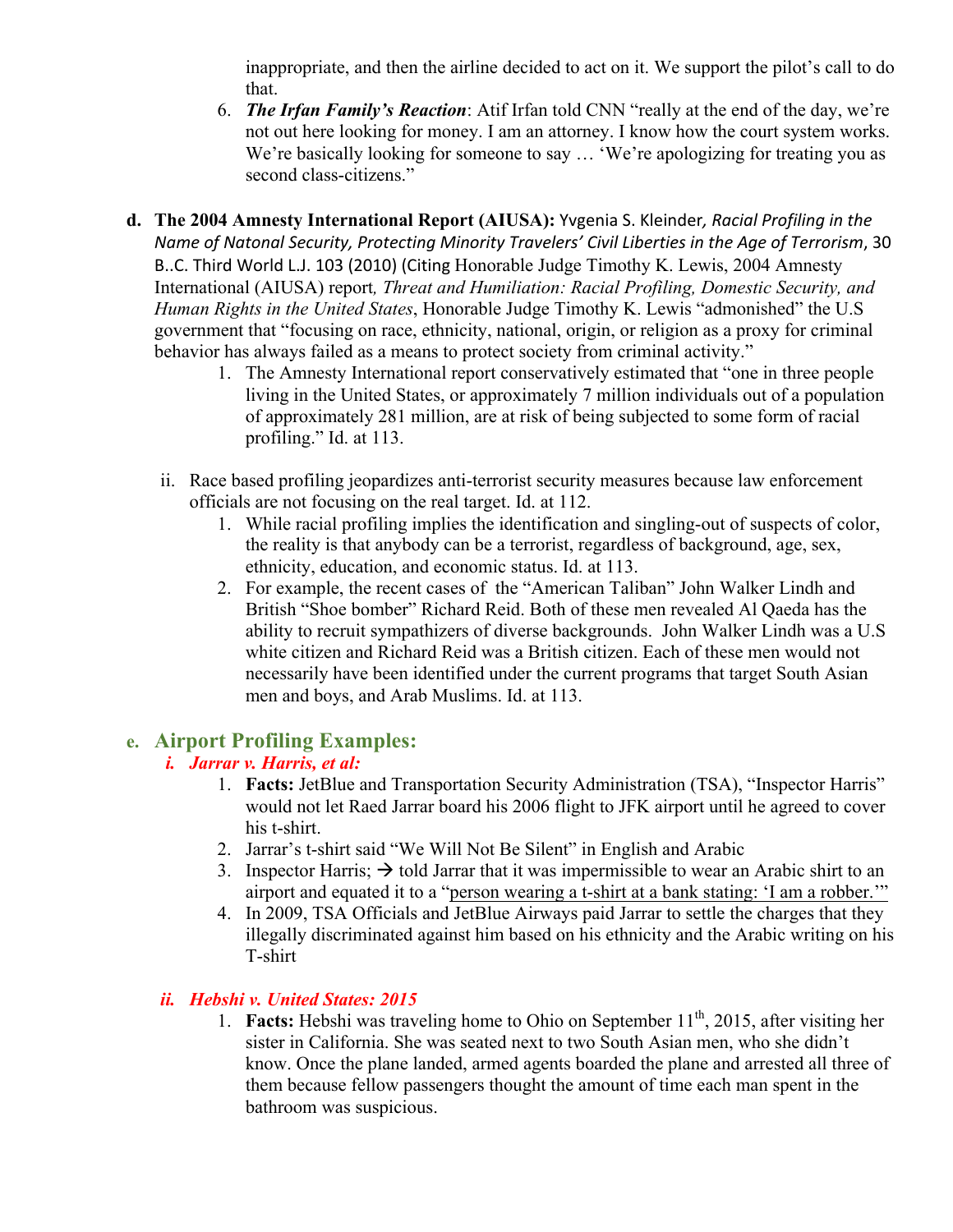- a. Hebshi was held in a cell, forced to submit to a strip-search, and detained for hours. She learned she was pulled off the plane after fellow passengers thought the amount of time each man spent in the bathroom was suspicious.
- 2. **Settlement:** Hebshi received a \$40,000 settlement. Moreover, under the settlement, Frontier agreed to amend its employee handbook to more clearly state its zerotolerance policy on discrimination and to provide all new employees with training on that revision.
	- a. Frontier also amended its customer complaint policy to ensure allegations of discrimination are given the appropriate attention

# XIII. **How does Bias Shape Custodial Interrogations?**

### *a. Are certain cultures more included to make statements to police?*

- **b. Using Cultural/Alienage against a suspect:** 
	- i. By referring to the mythical "objectively reasonable person," courts fail to acknowledge that people of different cultures sometimes think or act differently than those in the dominant culture  $\rightarrow$  By ignoring cultural factors that have shaped the suspect's perspective, the objective test imposes a false norm upon the suspect.
		- 1. Here in *Panez*, the Court recognized that certain subjective factors, such as culture or alienage, may affect an individual's perception of a certain situation

### **ii.** *U.S v. Beraun – Panez,* **812 F.2d 578 (9th Cir. 1987):**

- 1. **Facts**: Panez was herding cattle in a remote rural area of Idaho. He was approached by Twin Falls Deputy Sheriff Webb and Bureau of Land Management Special Investigator Hughs, who were investigating a range fire.
- 2. The officers stopped their truck on a dirt road, about 200 yards of Panez; the officers shouted to Panez, who was on horseback, to come over to the truck. Panez rode down the hill to meet them. Investigator Hughes showed Panez his badge and asked if he would answer a few questions.

### **3. Panez was interrogated:**

- a. Lasted roughly 30mins to an  $1\frac{1}{2}$ , took place at front of sheriff's pickup, Panez dismounted from horse and positioned between both deputy and investigator.
- **b.** Panez asked at least 3x if he started fire, demanded to know why he was laying and said they knew the truth
- c. Investigator Hughes told Panez, that if convicted, he could be deported, BUT if he cooperated, Hughes would tell the AUSA of his cooperation.
- d. At trial, Panez testified that he was told that if he continued to lie, he would be deported and separated from his family.
- e. Then kept his co-worker separate from getting to him, in a remote rural location
- **f. Prior to the interrogation:** Officials investigated into Panez's alien status.
- *g. Pre-trial:*
	- **i.** D moved to suppress his statements to law enforcement officials who failed to provide him of his Miranda rights before questioning him

### **4. The Court:**

- **a.** Even though Panez was not physically bound was subjected to psychological restraints and therefore, was in custody during interrogation.
	- **i.** Accusing him of lying, confronting him with false witness statements, employing good guy/bad guy tactics, keeping him separated from his coworker in a remote rural rea AND \*\*taking advantage of Panez's insecurities about his alien status.
- **b.** The officer's relentlessness gave rise to a psychological coercion beyond that inherent in a typical noncustodial interrogation.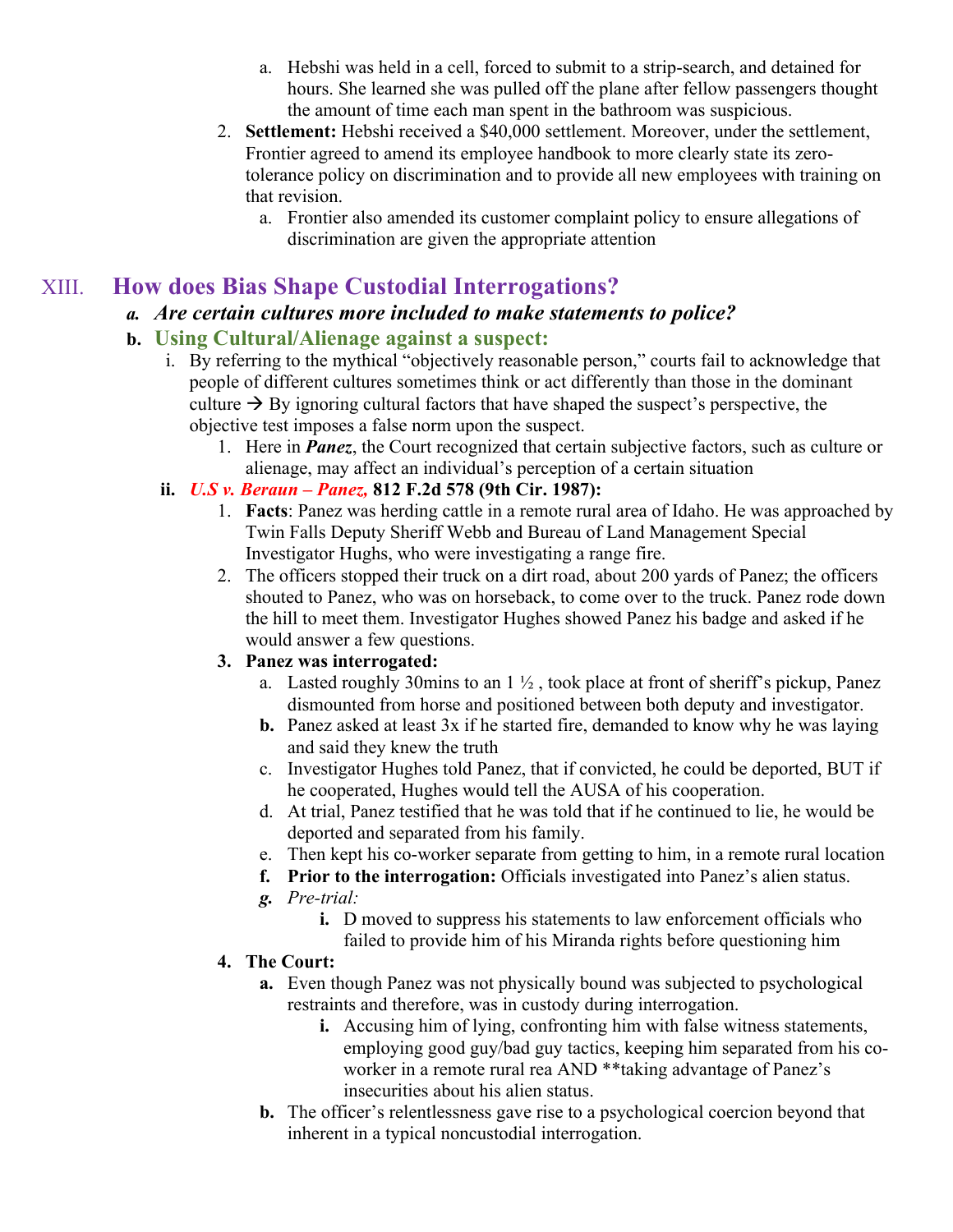- **c. \*\***The Officers' mention of the possibility that he would be deported and separated from his family was a specific factor that restricted his freedom;
	- **i.** The officers knew Panez was an alien, had in fact taken steps to determine his status before questioning him, and may have even used the information to their own advantage.
	- **ii.** He may have had some difficulty understanding English,
- **d.** Panez was not told he was under arrest, but he was also not told he was free to leave. Isolated in a police-dominated atmosphere = interrogation was custodial
- **e.** Custodial = therefore, needed to Mirandize him

#### **c. False Confessions:**

- **i.** Because a confession is universally treated as damming and compelling evidence of guilt, it is likely to dominate all other case evidence and lead a trier of fact to convict the defendant.
	- **1.** A false confession an exceptionally dangerous piece of evidence to put before anyone adjudicating a case.
	- **2.** Police-induced false confessions rank amongst the most fateful of all official errors
- **ii.** Police-induced false confessions arise when a suspect's resistance to confession is broken down as a result of poor police practice, overzealousness, criminal misconduct, and/or misdirected training
	- **1.** Interrogators sometimes become so committed to closing a case that they improperly use psychological interrogation techniques to coerce or persuade a suspect into giving a statement that allows the interrogator to make an arrest.

#### **iii. Post 9/11 False Confessions:**

- **1. (Cite:** *Punishing Foreigners: Is the Equal Treatment of Citizens and Aliens Accused of Crime Consistent with Social Contract Theory and the Constitution,* **1 Penn Undergraduate L.J. 7 (2013)(Skyler Albertson)**
- **2.** Mohammed al-Qahtani was rumored to have been closely involved with the terrorist attacks of September  $11<sup>th</sup>$ , 2001, possibly as the "mystery  $20<sup>th</sup>$  hijacker who never made it on to one of the planes." Id. at 9.
- **3.** Al-Qahtani was allowed 4 hours of sleeps a night, for 48 hours, out of 54 days
	- **a.** Forced to strip naked, wear a leash, and perform dog tricks
	- **b.** Deprived of his opportunity to use a toilet after having been force fed liquids intravenously,
- **4.** While American investigators were ultimately about to prove that Al-Qahtani was associated with al-Qaeda, but was involved on such a low level that he possessed no useful information
- **5.** When he was finally able to meet with a lawyer, he informed his lawyer that he had offered false confessions in order to avoid the prolonged abuse. Id. at 9.

### **d. Torture while in Custody to Confession**

- **i. What Happened? Who was involved? (Edward J. Egan, Robert D. Boyle:** *Report of the Special State's Attorney* **(http://www.aele.org/law/2006LROCT/chicagoreport.pdf)**
	- 1. Investigation into Lieutenant Jon Burge, several other CPD officers, State's Attorneys;
	- 2. Allegations of torture, perjury, obstruction of justice, and conspiracy to obstruct justice; under command of Jon Burge, at Area 2 and Area 3 headquarters in Chicago from 1973 -

#### **ii. Torture**

- 1. Mostly African Americans
- 2. One in specific, Andrew Wilson
- 3. Convicted by jury of the murder of two CPD officers;
- **iii. Wilson's Torture to Confession:**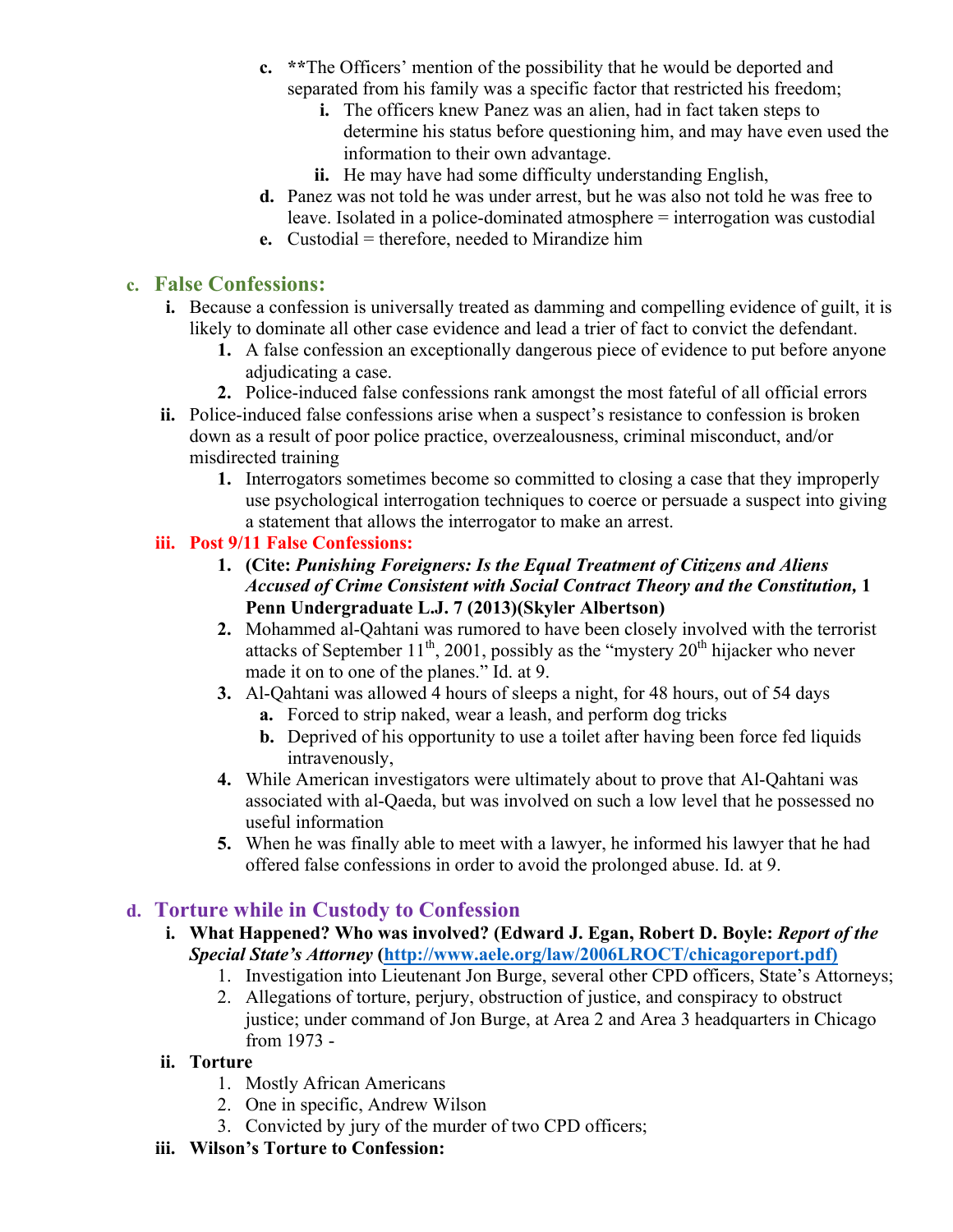- 1. Feb 14<sup>th</sup>, 1982 at 5:15am WILSON arrested; arresting officers included Lieutenant Jon Burge.
- 2. Thrown onto floor during arrest; while on the floor, Burge placed one knee in the small of Wilson's back and the other knee on the back of Wilson's head
- 3. Wilson taken to Area 2:
	- a. Beaten by several officers who kicked him, slapped him, hit him with their fists
	- b. Put a plastic bag over his head and burned him on the arm with a cigarette
	- c. Right eye was injured during course of beating
- 4. Burge states: "If it had been him, he would not have messed up the face"
- 5. Wilson taken out of initial room, and placed into a new room:
- 6. Handcuffed to a ring on the wall
- 7. Burge came in and told him to confess, Wilson refused

### **iv. Officer Yucaitis came into the room with another unnamed officer**

- 1. Took out a black box from a grocery bag
- 2. The box had a crank on the outside and two wires to each of which an alligator clip was attached
	- a. One of the clips was clamped to Wilson's left ear and the other one to his nostril
- 3. When Yucaitis cranked the box, Wilson received a shock
	- a. Cranked the box again and Wilson screamed
		- b. Yucaitis left the room when someone came knocking
- v. When Wilson went to speak with the ASA, he told the ASA of his mistreatment, but WILSON alleged the ASA told officers "take that jagoff out of here"
- vi. WILSON was then returned back to the same room;
	- 1. Burge came into the room with another detective
	- 2. Burge took out a device, This device also had clamps, and Burge placed clamps to his ears and began cranking the device
		- a. This caused Wilson to grind his teeth, scream and rub the clamps off
	- 3. Wilson was stretched over the radiator, so that the radiator was under his chin
	- 4. Burge placed the clamps on his fingers and began cranking it again, causing Wilson to scream
- vii. Burge then took out a device that looked like a curling iron
	- 1. Burge rubbed the device between Wilson's legs
		- a. Shock from this device was much stronger than the cranking device
	- 2. Wilson was on his knees, in front of the radiator, with another detective kicking him in the back while Burge shocked him
- viii. Then at one point, Burge put a gun in Wilson's mouth and clicked it
	- 1. Told Wilson that he would not be mistreated again if he confessed to the murders
	- 2. Wilson then agreed to make the statement to keep him from being shocked
- ix. **SAME DAY**\* at 6:00pm: Wilson made confession

### **x. Wilson at the lockup:**

1. Wilson brought to lockup after confession, but the lockup personnel refused to accept him in his condition  $\rightarrow$  taken to Mercy Hospital

### **xi. Hospital:**

- 1. Numerous red scratches and marks along his chest
- 2. Scratches on shoulders
- 3. Long wound on his thigh; second degree burns
- 4. Bruise under Wilson's right eyelid and redness on the surface of the eye
- 5. Cuts on forehead, cuts on the back of his head
- 6. \*\*Officers even told the Doctors Wilson had better refuse treatment if he knew was good for him

# e. **Lawrence Hyman: (ASA)**

i. Took Wilson's statement/confession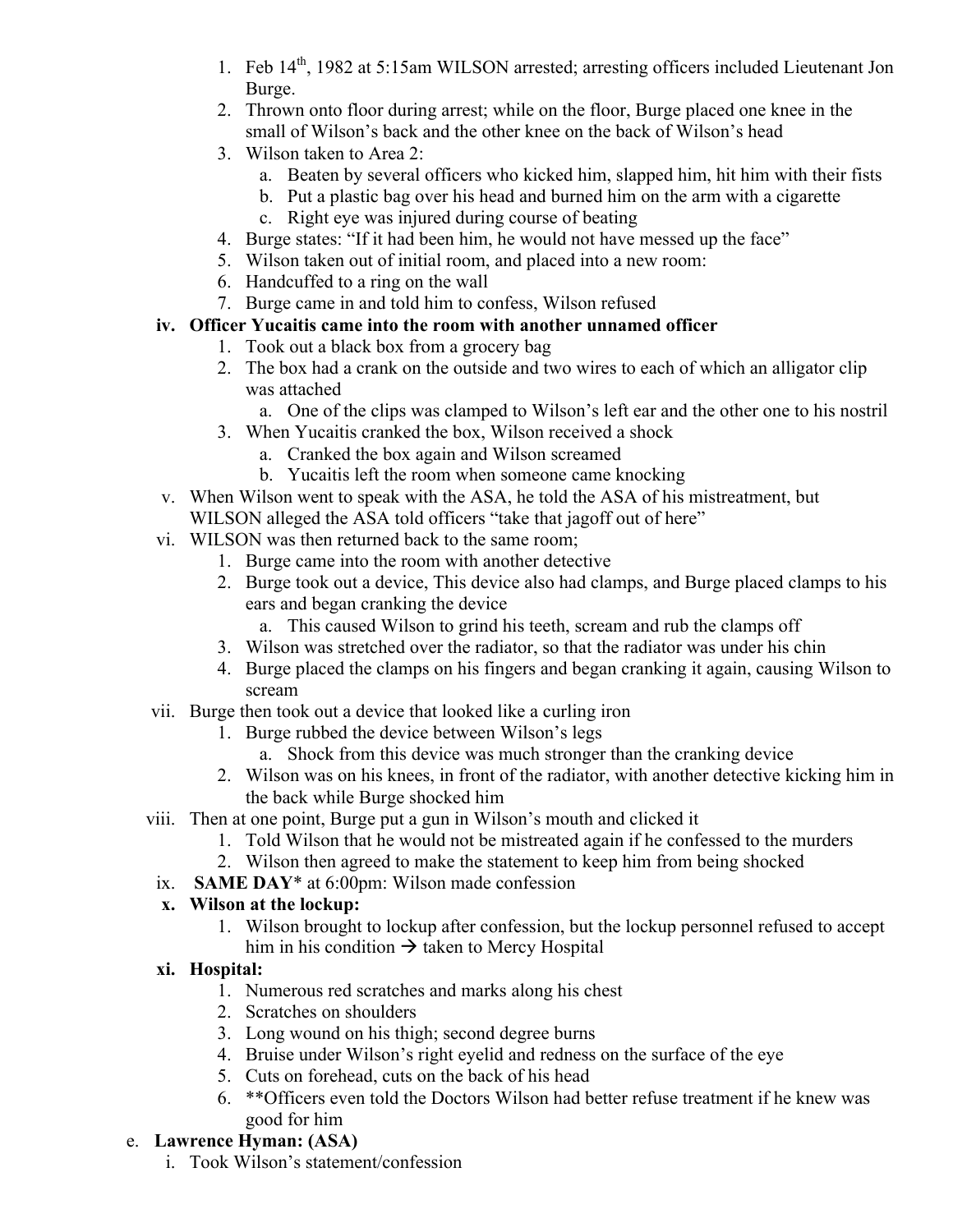- ii. Noticed a cut on Wilson's right eyelid which Wilson kept dabbing with a wet paper towel
- iii. Hyman NEVER asked how Wilson had his eye injured
	- 1. He asked a detective about it, and had been told the injury occurred during his arrest
- iv. Never asked how WILSON had been treated by the police or whether their statements were voluntary

#### f. **Richard Brzeczek (Superintendent of CPD):**

- i. Brzeczek named defendant, among other police officers, in WILSON's civil right action in federal court
- ii. Now accepted as fact that Officers Mulvaney and Ferro abused Wilson and attempted to coerce Wilson at Mercy Hospital to refuse medical treatment, which would have included suturing an open wound
- iii. Brzeczek made aware of the lock-up personnel's rejection of Wilson some time before he received a letter from Dr. Raba, director of Cermak Hospital
	- 1. Letter informed Brzeczek of all the wounds, brusies, swellings and blisters (radiator burns)
- iv. Brzeczek then sent a copy of this letter to then State's Attorney Richard M. Daley and said he was "seeking direction as to how the Department should proceed in the investigation of these allegations."
- v. Brzeczek called in 12-13 African America members of his command and instructed them to contact the leaders of the African-American community to reassure them and to "lay down the law to the police officers."
	- 1. Did not do this with the white command personnel
	- 2. Called all his black command personnel, discussing the public allegations and the complaints in the African-American community of police misconduct, and told his black command personnel to assist him in dealing with the allegations.
- vi. He asked them to take a twofold approach:
	- 1. **(1)** to reemphasize to the police officers what their role was and what their conduct should be and
	- 2. **(2)** and also to deal with the community leaders where the outcries were coming from
- vii. Brzeczek aware lock-up personnel refused to accept Wilson, but took no steps to find out why
	- 1. Learned medical personnel at Mercy Hospital complained the police officers had coerced Wilson into refusing medical attention
	- 2. BUT  $\rightarrow$  Made no attempt to determine the results of any investigation of the officers who had control and custody of Wilson before he got to lock up

### **XIV. Cross-Racial Identification/ "own-race bias"**

- a. Over the past 80 years, courts, social scientists, and legal scholars have come to agree that eyewitness testimony is largely unreliable due to a variety of cofounding factors. Id. at 115.
	- i. One prominent factor is own-race bias: individuals are better at recognizing members of their own race and tend to be highly inaccurate in identifying persons of other races. (**Cite:**  *Alleviating Own-Race Bias in Cross-Racial Identifications***, 8 Wash. U. Jurisprudence Rev. 115 (2015)(Bryan Scott Ryan)**
- b. Mistaking identifications have been responsible for more miscarriages of justice than any other factor – more so perhaps than all other factors combined. Id. at 120.
	- i. One study found that mistaken identifications factor in more than 75% of all overturned convictions \*\* This is extremely discerning when the consequence of a wrongful conviction includes incarceration and or the death penalty. \*\*
	- ii. Even under the "best of circumstances, eye witness confident is only a modest predictor of eyewitness accuracy," due to confounding factors, such as own-race bias in cross-racial identification. Id. at 123.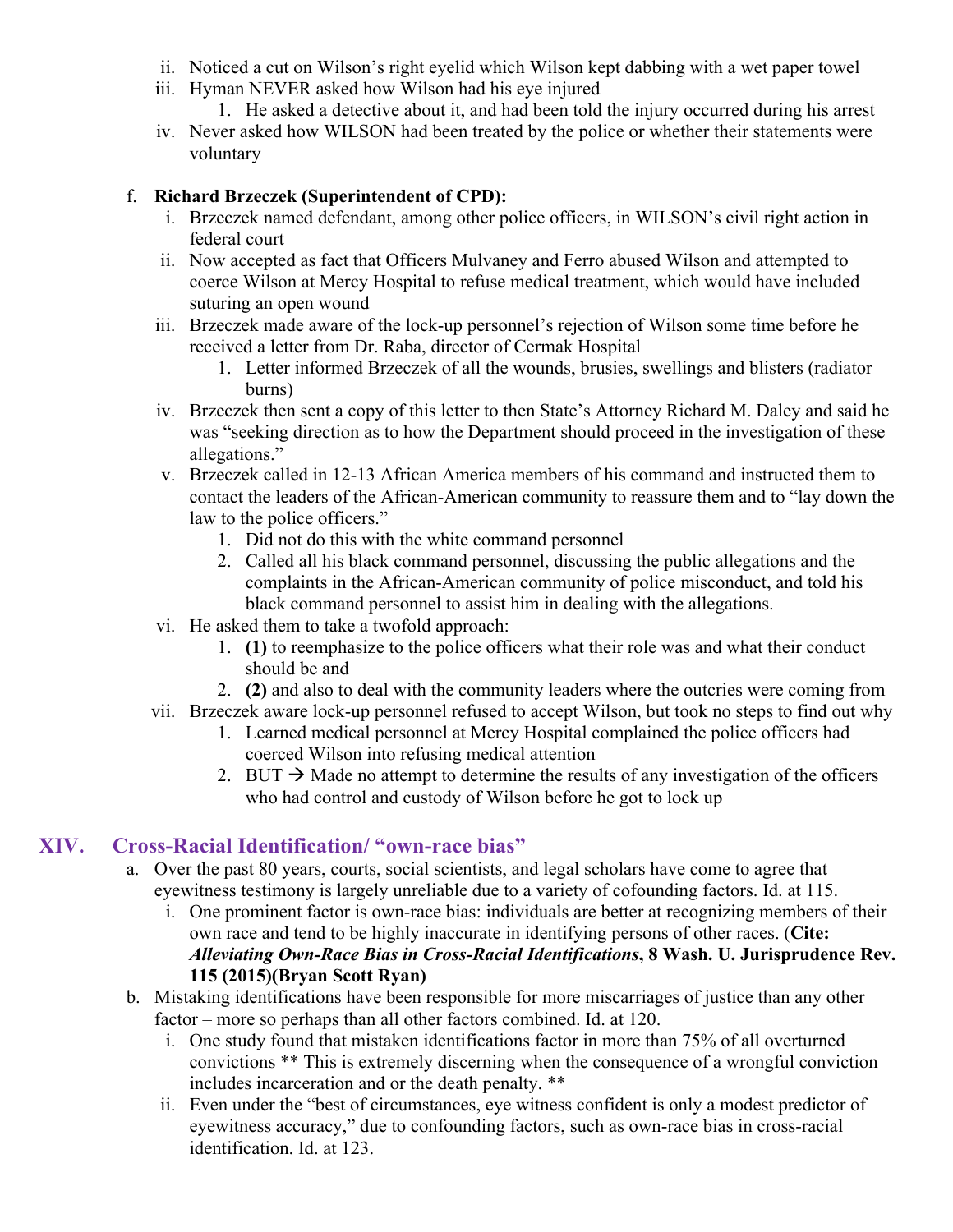c. **In 1927 Justice Frankfurter stated:** "the identification of strangers is proverbially untrustworthy and the hazards of such testimony are established by a formidable number of instances in the records of English and American trials.

### **d. Cross-Racial Identification:**

- i. **Cross-Racial Identification:** occurs when an individual of one race attempts to identify an individual of another race. Id. at 119.
	- 1. Eyewitnesses are more accurate in identifying members of their own race than they are in identifying members of other races.
	- 2. Cross-Racial Identifications have been shown to be particularly reliable due to "ownrace bias," the unintentional tendency of individuals to less accurately identify members of other races.
		- a. Courts first began examining the problems of **own-race bias** in 1972. While at that time the science behind cross-racial identifications was relatively undeveloped, own-race bias is now scientifically accepted. Id. at 124.
- **e. Example: Cite (***Cross-Racial Identification Errors in Criminal Cases***, 69 Cornell L.Rev. 934 (Sheri Lynn Johnson)** 
	- i. **William Jackson:** was convicted of two rapes and spent five years in the Ohio penitentiary before authorities discovered their error. Id. at 935.
		- 1. The true perpetrator of the crime was not an amazing look-alike.
		- 2. Jackson and the actual rapist were bearded blacks with trimmed afros and similar physiques, a comparison of their facial features suggests only a rough resemblance
		- 3. Nevertheless, two white women testified they were positive Jackson was their assailant. Despite several alibi witnesses, an all-white jury convicted him. Id. at 935.
	- ii. Unfortunately, the mistaken identification of Jackson was neither a unique occurrence nor random misfortune. Legal observers have long recognized that cross-racial identifications by witnesses are disproportionately responsible for wrongful convictions
	- iii. In the last fifteen years, psychologists have compiled empirical evidence that incontrovertibly demonstrates a substantially greater rate of error in cross-racial recognition of faces. Id. at 935.
	- **iv. Example: Id. at 938. Patrick Wall classic study of eyewitness identification:** 
		- 1. Cross-racial misidentification in kidnapping, rape, and robbery with five victims.
			- a. All of the victims spent several hours with the perpetrator, each identified a man who was subsequently proven to be several hundred miles away at the time of the offense.
			- b. When the true criminal was found, it was apparent, that other than his black skin, he had no resemblance to the original suspect.
		- 2. Wall stated "In general, there is much greater possibility of error where the races are different than where they are the same. Where they are different, there is more likelihood of error where the subject belongs to a minority group and witness to a majority group than there is in the opposite situation."

## **f. The "Own-Race" Phenomenon:**

- i. **The Test**: Facial recognition study where subjects view photographs of a number of faces that are later randomly mixed with a new set of faces. Usually the length of the observation time is carefully controlled.
	- 1. The subject is then asked to select the "old faces" from the "new faces"
	- 2. Each of the subject's performance is measured by plotting "hits" against "false alarms" and compiling the scores statistically together.
	- 3. The performance of the subject is aggregated by race and then by each racial group's accuracy which is measured on same-race and other-race photos.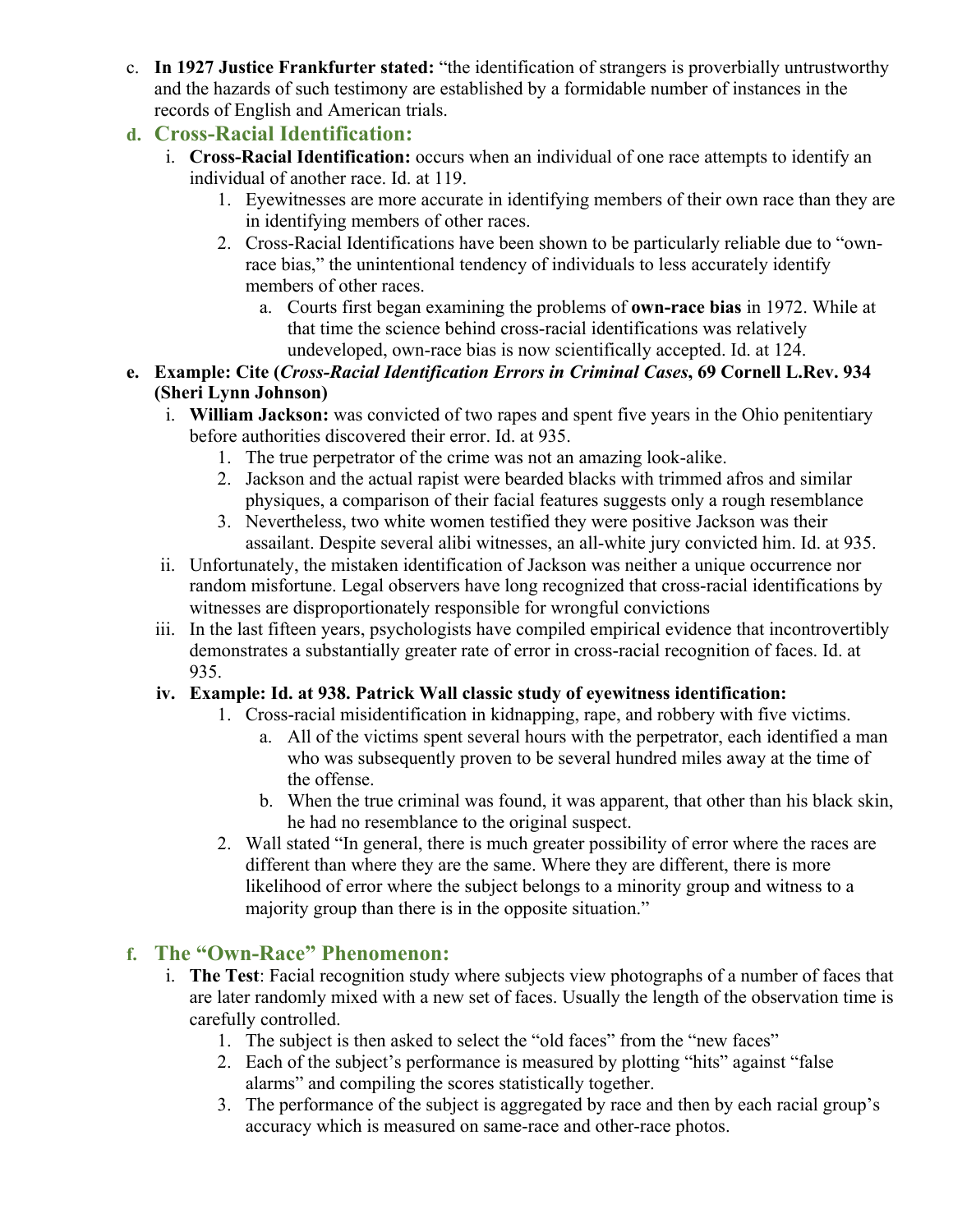#### **ii. Findings:**

- **1. White Subjects: Id. at 940.** 
	- **a. Recognizing African Americans:** 
		- i. Significant difference in the ability of white American subjects to recognize white and black faces. The impairment in the ability to recognize black faces is substantial. Two studies were conducted, the first with elderly subjects revealed the subject's recognition rate for pictures of white male faces was twice as great as the mean recognition rate for black faces (male or female).
		- ii. The second study involved a field experiment with clerks at convenience food stores, and were asked to recognize the photos of two customers, one black and one white, who had been in the store earlier that day.
		- $iii. =$  modest race-own effect, white clerks misidentified blacks 54.8% of the time and whites 34.9% of the time. Id. at 940.
	- b. Recognizing Asian Americans:
		- i. Recognized 76.8% of white faces
		- ii. Recognized only 52% of Asian American faces

#### **2. Black Subjects: Id. at 940.**

- a. 5 domestic studies report that black subjects are significantly less able to recognize white faces than black faces
- b. On the other hand, 4 studies showed no significant differences.
- c. Two studies found that Blacks are less able to recognize Asian faces than Black Faces. Id. at 940.

#### **3. Asian American Subjects: Id. at 940.**

- a. Japanese Americans are only marginally better at recognizing Japanese American faces than Chinese American faces; Chinese American subjects display a reciprocal and equally significant tendency
- b. Both Japanese and Chinese Americans are significantly better able to recognize Asian faces than black faces, as well as significantly better able to recognize black faces than white faces.

### **g. Own-Race Effect operates in criminal identifications:**

**i.** Jurors tend to believe eyewitness accounts even in extremely doubtful circumstances. Moreover, at least one study found jurors generally unable to differentiate between accurate and inaccurate eyewitness testimony, even after cross-examination.

### **h. "Own-Race" in Court:**

- **i.** Courts have incorrectly relied on the belief that jurors understand the inaccuracy of crossracial identifications, and thus can "sniff out" false identifications themselves during trial. (**Cite:** *Alleviating Own-Race Bias in Cross-Racial Identifications***, 8 Wash. U. Jurisprudence Rev. 115 (2015)(Bryan Scott Ryan). Id. at 129.** 
	- **1.**  $\rightarrow$  Relying on this belief, courts have continued to reject measures to resolve own-race bias that extend beyond the traditional safeguards of justice. Id. at 129.
	- **2.** But, the average citizen does not know of or understand own-race bias. Id. at 129.
- **ii.** The Courts that have attempted to remedy own-race bias have stated that the general population does NOT in fact recognize or even understand the subconscious biases of crossracial identifications. Id. at 129.
	- **1.** Laypersons are not aware of the inaccuracy of eyewitness testimony and appear to be "insensitive to… the impact of cross-racial identifications on eyewitness accuracy."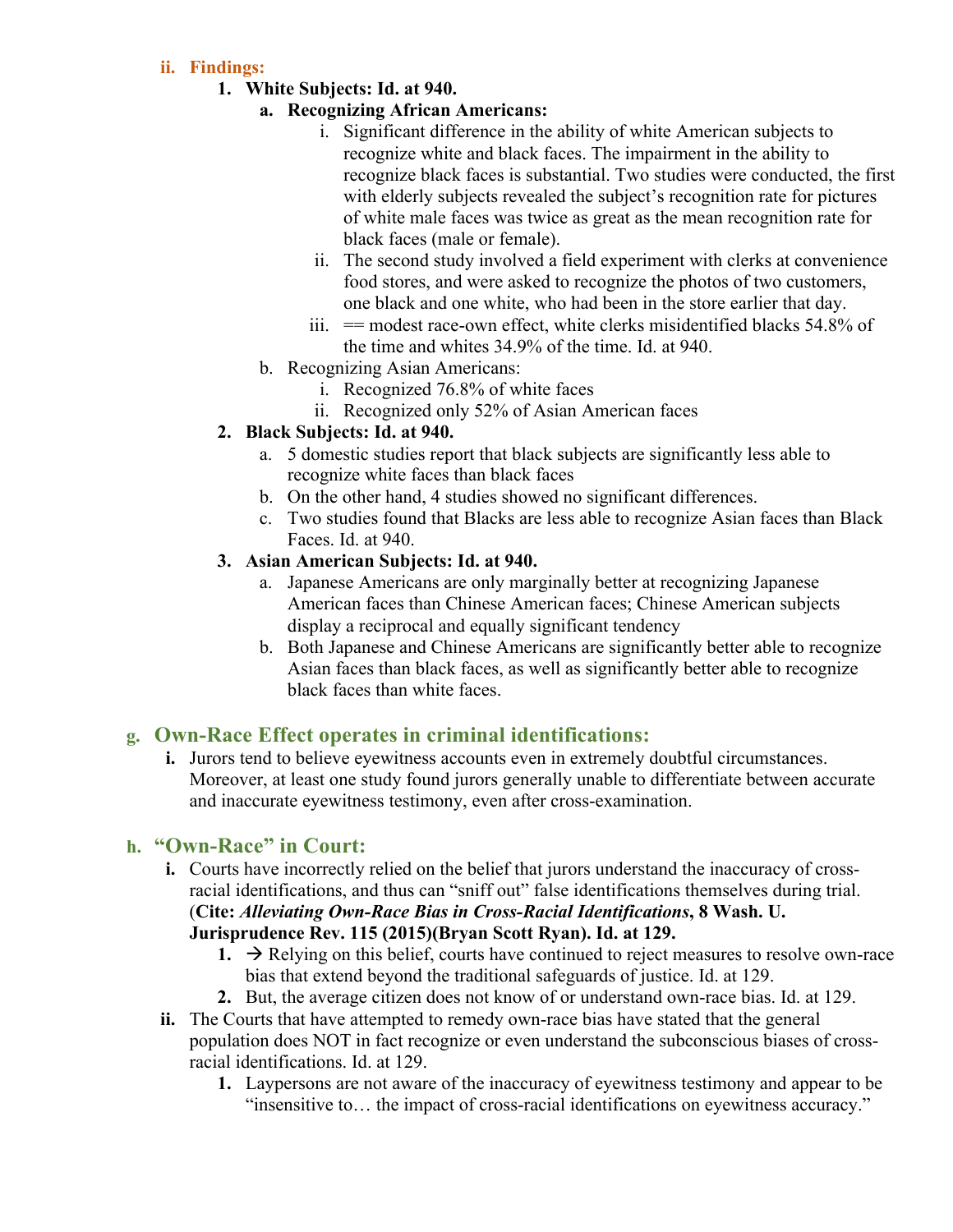### **i. Proposed Solutions to Cross-Racial (Id. at 131):**

- **i.** (1) Excluding Eyewitness Testimony Entirely
- **ii.** (2) Relying on Traditional Safeguards of Justice such as cross-examination and summation
- **iii.** (3) Utilizing expert testimony; and
- **iv.** (4) Implementing cautionary jury instructions:

#### **XV. The Exclusionary Rule is the Best Tool:**

- a. Whether the evidence is excluded or not, in essence it effects the long-game of successes in our cases by exposing weaknesses in the State's case.
	- i. Providing discovery not normally provided
	- ii. Leading to new witnesses
	- iii. Further investigation

#### **b. United States v. Hussain, et al, No 14-4425:**

- i. Recently the Second Circuit addressed reasonable suspicion with a Jamacian-American and potentially a suburban mother and father.
- ii. In the United States v. Hussain, the Second Circuit reversed the district court's denial of a motion to suppress a loaded gun found during a protective search of the defendant's car.
	- 1. Damian Cunningham, a member of a Jamaican robbery gang, was stopped by police allegedly on his way to commit a robbery. However, the record actually indicated that the officers pulled Cunningham and his associate over for running a stop light.
	- 2. While Cunningham was pulled over, the Officer's conducted a full protective sweep search of Cunningham's automobile and located a loaded handgun, later offered against him at trial.
- iii. Cunningham moved to suppress this gun on the grounds that the police officers did not have reasonable suspicion of dangerousness to conduct a protective search of his car, and violated the  $4<sup>th</sup>$  amendment.
- iv. The District Court:
	- 1. Denied Cunningham's suppression motion, and held that the facts of the circumstances gave rise to reasonable suspicion of dangerousness. The fact that the officer saw Cunningham move his arm toward the center of the console of the car, the officers then observed Cunningham's passenger seated in an "unnatural position" and that Cunningham was carrying a pocketknife when searched, were all facts taken into consideration to determine there was reasonable suspicion of dangerousness to search the car.
- v. On Appeal, Judge Lohier, held for the Second Circuit panel that the factors the District Court relied on were insufficient to establish "reasonable suspicion"
- vi. The Court focused on the idea that it was unlikely that a stop, with a similar fact pattern but with different passengers of another race, gender or ethnicity, would give rise to the police officers to conduct that same protective search.
	- 1. Moreover, the Court made an analogy and compared this situation to a suburban mother or father, reaching into the center console for a phone during a routine traffic stop. This type of conduct would not justify a protective sweep.
	- 2. Furthermore, the fact that Cunningham did not immediately comply with the officers to put his cell phone down did not suggest dangerousness.
- vii. The Second Circuit ultimately prompted a discussion into the crucial question of whether the same facts presented in the case at bar, would have prompted a suspicion of dangerousness in the context of a white, female, suburban driver.

### **XVI. United States v. Armstrong, 517 U.S. 456 (1996):**

a. **Facts:** Defendants were indicted for selling crack and using a firearm in connection with drug tracking. Defendants filed a motion for discovery or for dismissal, alleging they were selected for prosecution because they were black. Defendants offered preliminary evidence that whites were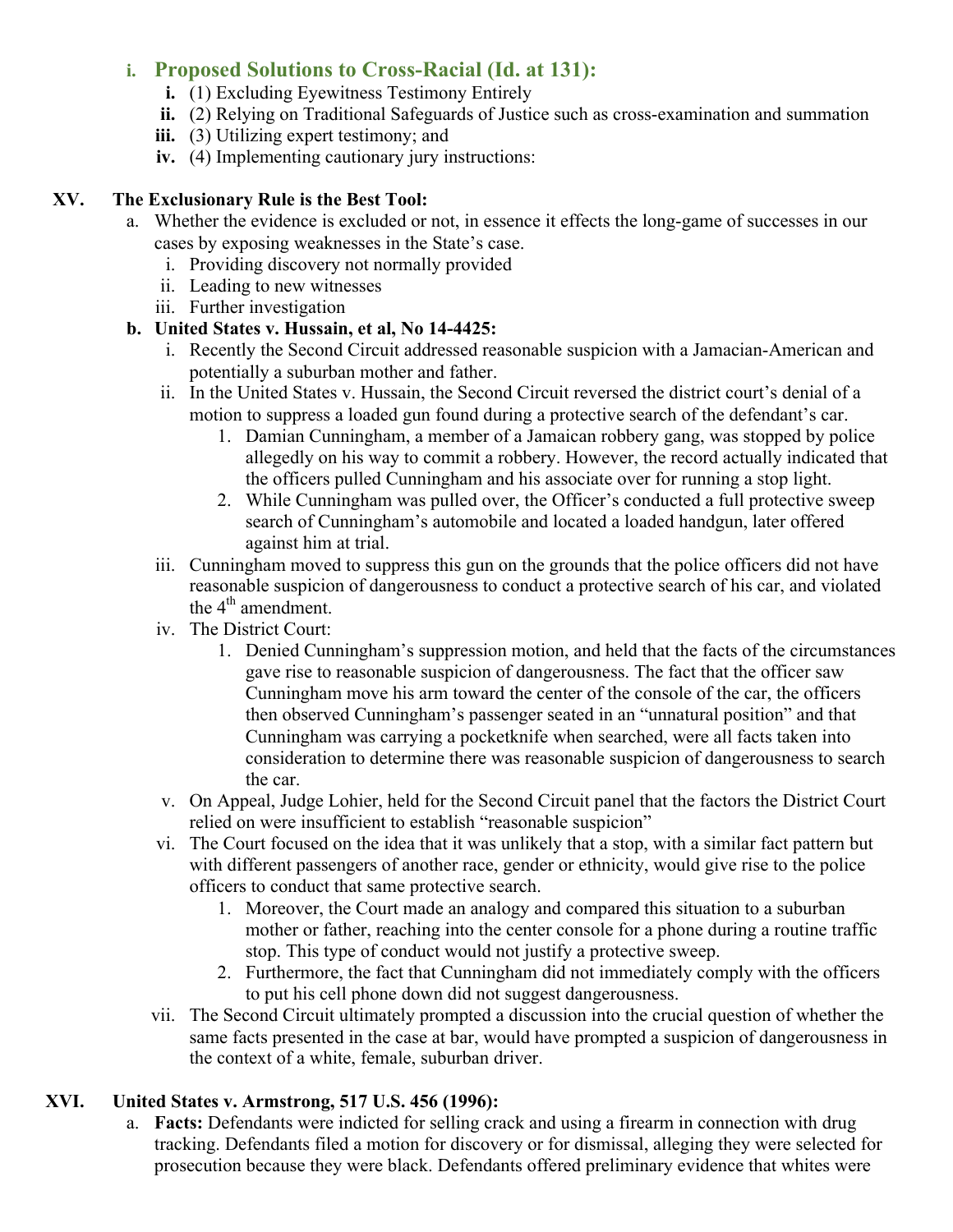not being prosecuted for crack cocaine offenses and provided 24 crack cocaine defendants which listed their race, whether they were prosecuted for dealing cocaine, and the status of each case. With this, defendants looked to obtain an order requiring the United States Attorney's office to provide them information with regard to the race of each of the crack defendants it had prosecuted within the last few years.

- b. In order to prevail on this claim, Justice Rehnquist held that:
	- i. (1) to establish entitlement to discovery on claim of selective prosecution based on race, defendant must produce credible evidence that similarly situated defendants of other races could have been prosecuted, but were not;
	- ii. (2) to establish a discriminatory effect of prosecution in a race case, defendant must show that similarly situated individuals of a different race were not prosecuted; and
	- iii. (3) "study" listing 24 defendants by race, whether they were prosecuted for dealing cocaine as well as crack, and status of each case did not constitute some evidence tending to show existence of essential elements of selective-prosecution claim that blacks were singled out for prosecution for crack offenses.
- c. The Court ultimately deemed the "study" to be insufficient to meet the threshold required of the defendants and the defendants were not entitled to this discovery from the government.
- d. Applying United States v. Armstrong

### **i. United States v. Barlow, 310 F. 3d 1007 (7th Cir. 2002) (Racial Profiling)**

- 1. The 7th Circuit struck down the defendant's attempt to allege he was racially profiled. In this case, Drug Enforcement Administration Transportation Task Force Agents observed Barlow and his friend in Union Station. As the two men proceeded through Union Station, they continued to look over their shoulders at the agents and then whispered to one another. Both men were carrying bags. DEA agents then approached them and identified themselves, and asked if they would consent to a search in their bags. Subsequently, the agents found firearms and narcotics in the bag.
- 2. During pre-trial litigation, Barlow filed a motion of discovery on the basis that he was stopped and interviewed because of his race.
- 3. Applying *Armstrong,* in order to prevail, Barlow had to show the agents actions had a discriminatory effect and that the agents had a discriminatory purpose when they initially approached him in Union Station.
- 4. The Court ultimately denied Barlow's motion, focusing on the evidence Barlow presented. Barlow failed to present any evidence that DEA agents, who observed whites engaging in the same conduct, looking over shoulder at agents, whispering back and forth in a hushed manner, but DEA agents did not approach them.

### **XVII.** *United States v. Brignoni-Ponc,* **422 U.S. 873 (1975):**

- a. *Brignoni* specifically addressed the issue of race as a factor that gives rise to the reasonable suspicion standard of criminal activity articulated in Terry v. Ohio.
- b. **Facts:** A grand jury in Southern District of California charged driver, Felix Humberto Brignoni-Ponce with two counts of knowingly transported an alien into the United States.
	- i. Brignoni moved to suppress the testimony of and about the passengers, claiming that the evidence was the fruit of a stop and seizure in violation of the 4<sup>th</sup> Amendment.
	- ii. Judge Turrentine denied the motion to suppress, even after hearing Border Patrol agent testify that the people in the car appeared to be of Mexican descent and that was the reason he stopped him.
	- iii. A jury found Brignoni-Ponce guilty on both counts of the indictment and sentenced Brignoni to 4 years in prison
- c. U.S Court of Appeals applied Almeida-Sanchez v. United States, that held it was a violation of the  $4<sup>th</sup>$  amendment to use patrols to conduct warrantless searches without probable cause on vehicles that were in the greater border region, but not actually in the border.